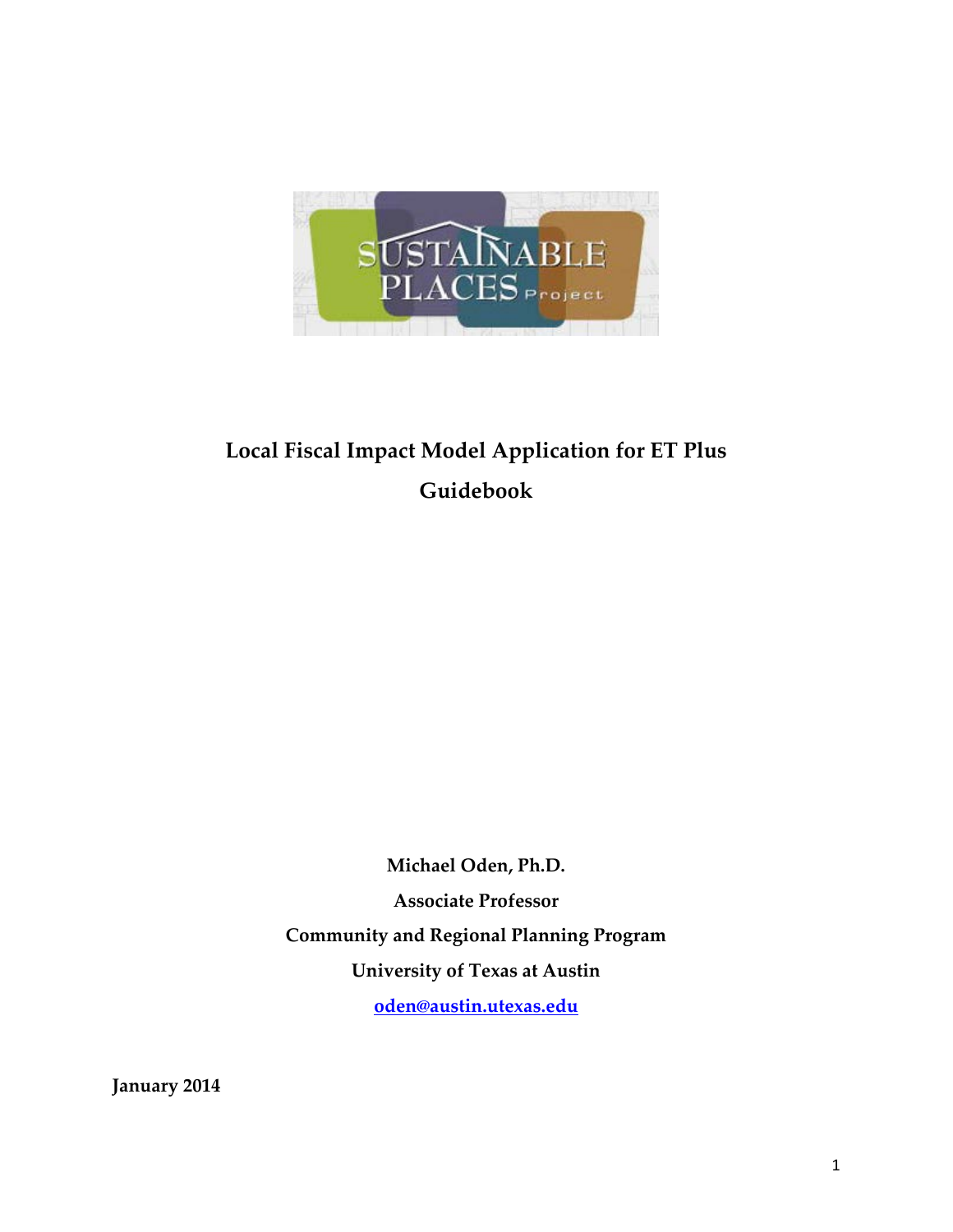# **Sustainability Indicators: Locally Generated Fiscal Impact Model (LFIM) Application**

### **Overview**

The research team at the University of Texas at Austin developed a model to evaluate the fiscal impacts of various development scenarios that can be linked as an application to the Envision Tomorrow scenario planning system. This fiscal impact tool is based on specific detailed data developed at the local jurisdiction level (city governments, school districts, and public utility districts). Some data needed to support our local fiscal impact model (LFIM) are derived from national data sources (e.g. U.S. Census), but a majority of the needed baseline information is derived directly from local budget documents, property appraisal data, and service surveys from local government departments.

The LFIM may be characterized as a bottom up approach to estimating a development project's potential fiscal impacts, rather than a top down approach in which national or county level data are attributed to lower level jurisdictions. As such, developing the baseline data for the LFIM application is fairly labor intensive. It requires careful evaluation of numerous local budgets and documents from special districts, as well as interviews and feedback from local financial managers and service providers. The LFIM model provides local planners with a very basic indicator of potential fiscal impacts from various development scenarios delineated in the Envision Tomorrow system. It is a means to compare the tax revenues and expenditure demands associated with "business as usual" development with one or multiple alternate development scenario(s). However, the results of the LFIM application are rough approximations, and a more careful, project specific assessment is needed to generate more precise estimates of fiscal effects. Furthermore, as with any model estimating local fiscal impacts, it is critical to clearly understand the assumptions and limitations of the model and estimates.

In this guidebook we review enduring challenges in fiscal impact assessment and then review the basic structure of the LFIM model application for Envision Tomorrow Plus (ET+). We use a case example of a fiscal impact assessment on a hypothetical scenario for Austin, Texas using ET+ inputs. Readers may find it useful to access the spreadsheet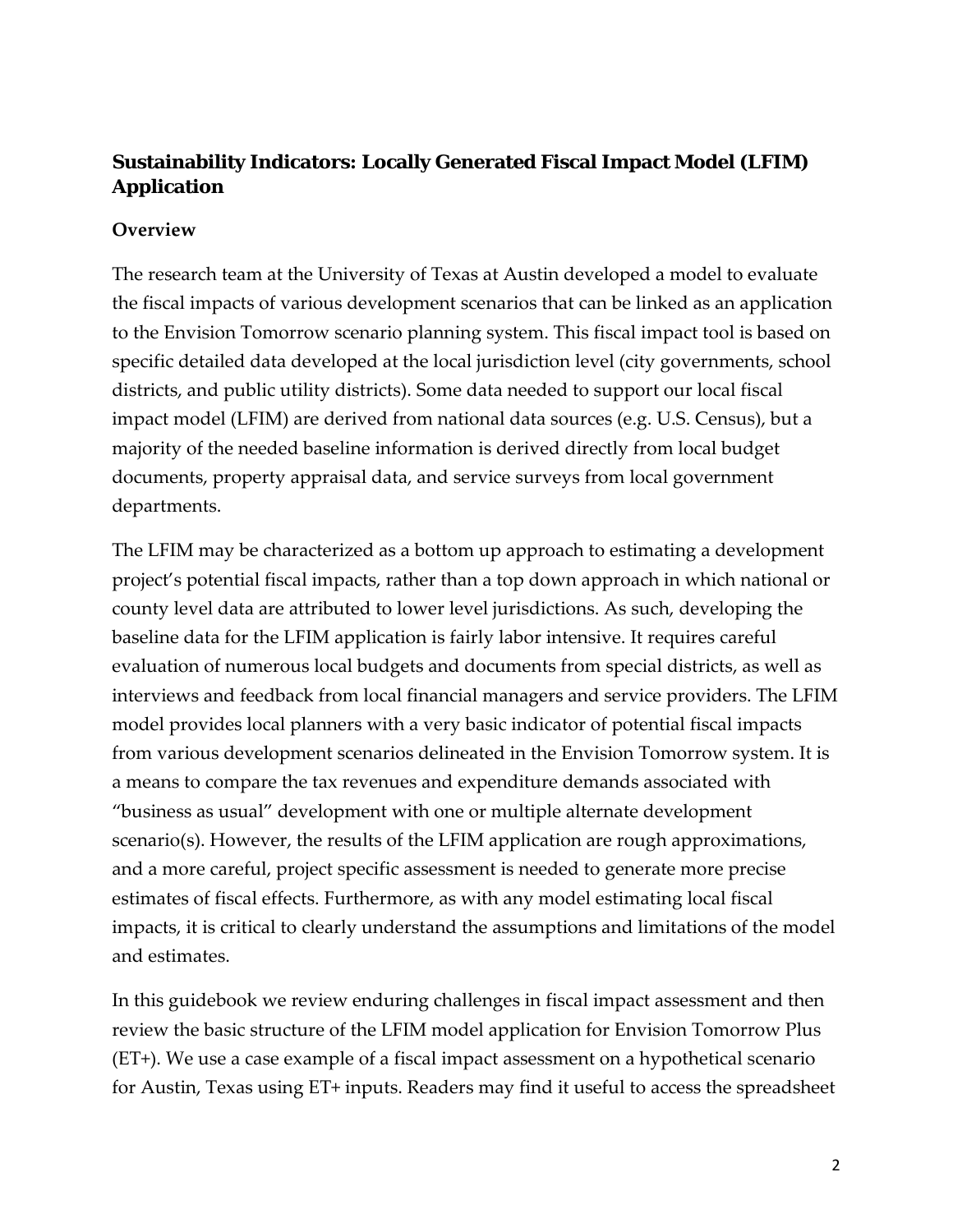model referenced in this guidebook to understand how results are generated and how this application works in the context of the ET+ software.

#### **Basic LFIM Framework**

The LFIM framework is primarily based on an average cost/land use approach to fiscal impact assessment. This approach is widely used and referenced in the literature (Burchell et al., 1994; Kotval and Mullin, 2005; Edwards and Huddleston, 2010; Bise, 2011). This average cost fiscal impact method essentially assumes that the cost of servicing new residents, workers and school attendees will be similar to the average costs of servicing existing populations. The average cost estimates are then multiplied by the increased number of residents, workers, or K-12 school attendees that would be generated by a new development. Current budget numbers are used to determine, for example, that the per-resident cost of providing police services to existing residents is \$163 per year. If a new development brings in 1,000 new residents, the cost of providing police services to the development's residents is estimated to be \$163,000 per year. Average per capita and per worker numbers are also used to calculate the revenues that would be generated by a new development for some categories of revenue. However, property tax revenues, sales tax revenues, and a handful of other revenue categories are estimated more directly or using different estimating techniques, which are explained in greater detail in later sections of this guide.

The LFIM model further assumes that different land uses (residential, commercial, agricultural, or vacant land) have distinct revenue generation characteristics and distinct demands for various types of public services. Developments with assorted land use mixes will have different overall costs (service demands) and revenue generating characteristics. The fiscal impacts by land use mix are estimated by attributing specific revenue streams and expenditure demands to specific land use categories.

In our local fiscal impact model (LFIM) we develop, where possible, specific information about the service location (land use) where a public service is delivered. These expenditures are allocated out to residential and non-residential land use categories by where the public services is delivered (by, for example, determining what share of police calls are to residential or non-residential land uses and splitting police budgets attributed to residential and nonresidential uses according to these shares). Some expenditure and tax streams are attributable only to one category of land use (e.g. schools are an expenditure demand of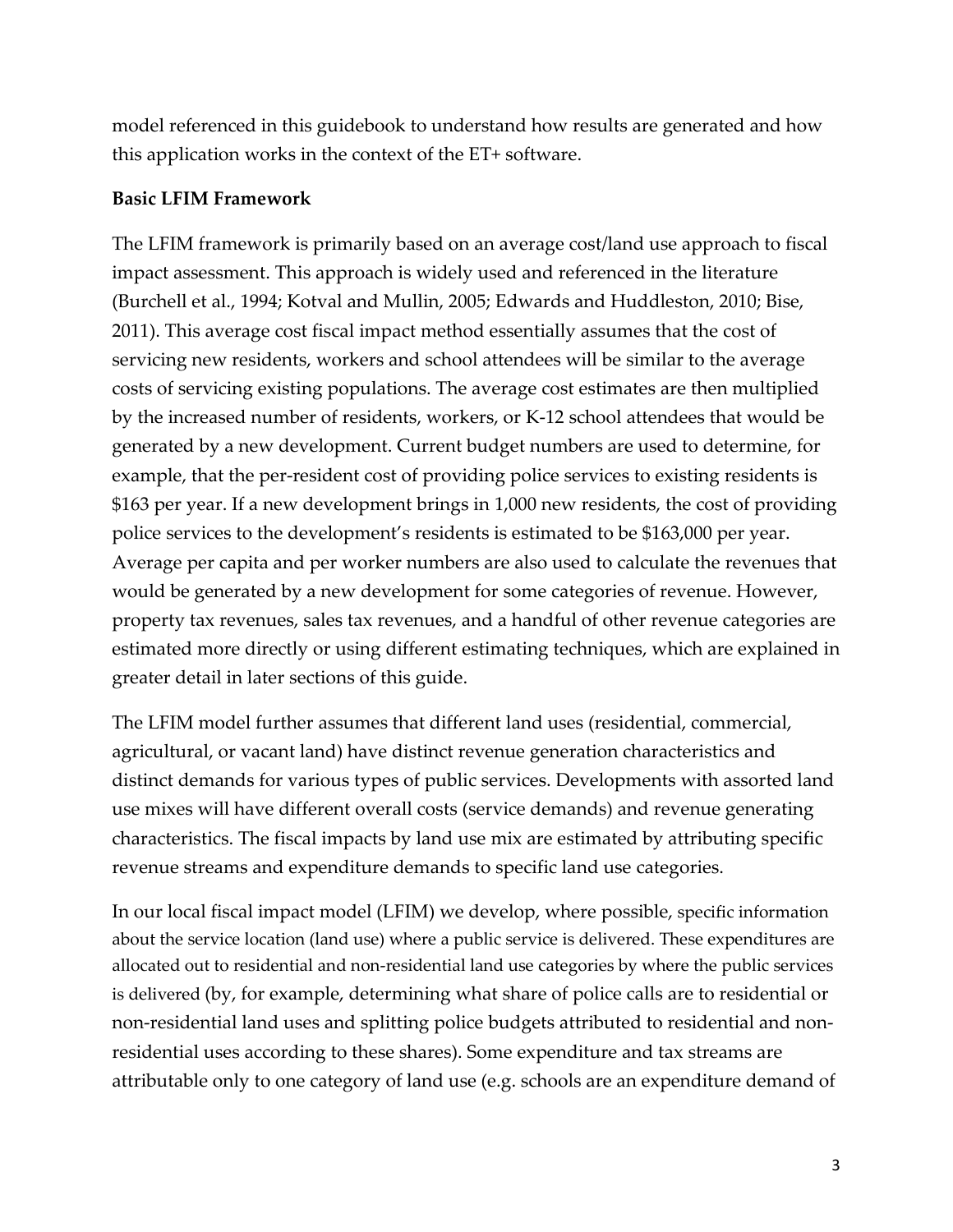residents in various residential land use types while sales taxes are generated at point of sale only by commercial, primarily retail land uses).

Finally, for more general services, or services where the service destination cannot be determined, we use an allocation rule percentage (ARP) formula to allocate expenditures and revenues by land use category. Where expenditure and revenues are attributable to multiple land uses and where direct evidence of allocation shares is not available, a general formula or allocation rule percentage (ARP) is used:

$$
ARP = \left( \frac{Approxed property value of land use}{Total app raised property value in jurisdiction} + \frac{Number of parcels by land use}{Total parcels in jurisdiction} + \frac{Square footage built by land use}{Total parcels in jurisdiction} + \frac{Square footage built by land use}{Total parcels in jurisdiction} \right)
$$

We choose this ARP formula because it suggests that general city expenditures and revenues attributable to all land uses can roughly be allocated based on land and building improvement value, number of parcels by land use, and by square footage of structures by land use (suggesting a level of habitation and service demand). In the LFIM model we use as much information about land use values and characteristics to derive the general ARP as is commonly available from most local tax appraisal districts (Edwards, 2000). However, model users can use a different ARP formula by making simple changes to the baseline spreadsheet.

Once tax revenues and expenditures in a jurisdiction are allocated to specific land uses, the allocated amounts are divided by current residents (residential development) and employees (non-residential development) in a jurisdiction to derive per capita and per worker average cost multipliers. A detailed explanation of the allocation formulas and per capita, per worker, and per-student (in the case of school district fiscal impacts) multipliers is provided in the detailed guide to the LFIM provided below.

#### **Theory and Debates:**

The argument for fiscal impact analysis of development is that it allows for an explicit understanding of fiscal effects of various development patterns and land uses so these effects may be considered in planning, zoning, and project development decision making. There are three operative methodologies commonly used to estimate fiscal impacts: case study approaches, marginal cost methods and average cost methods.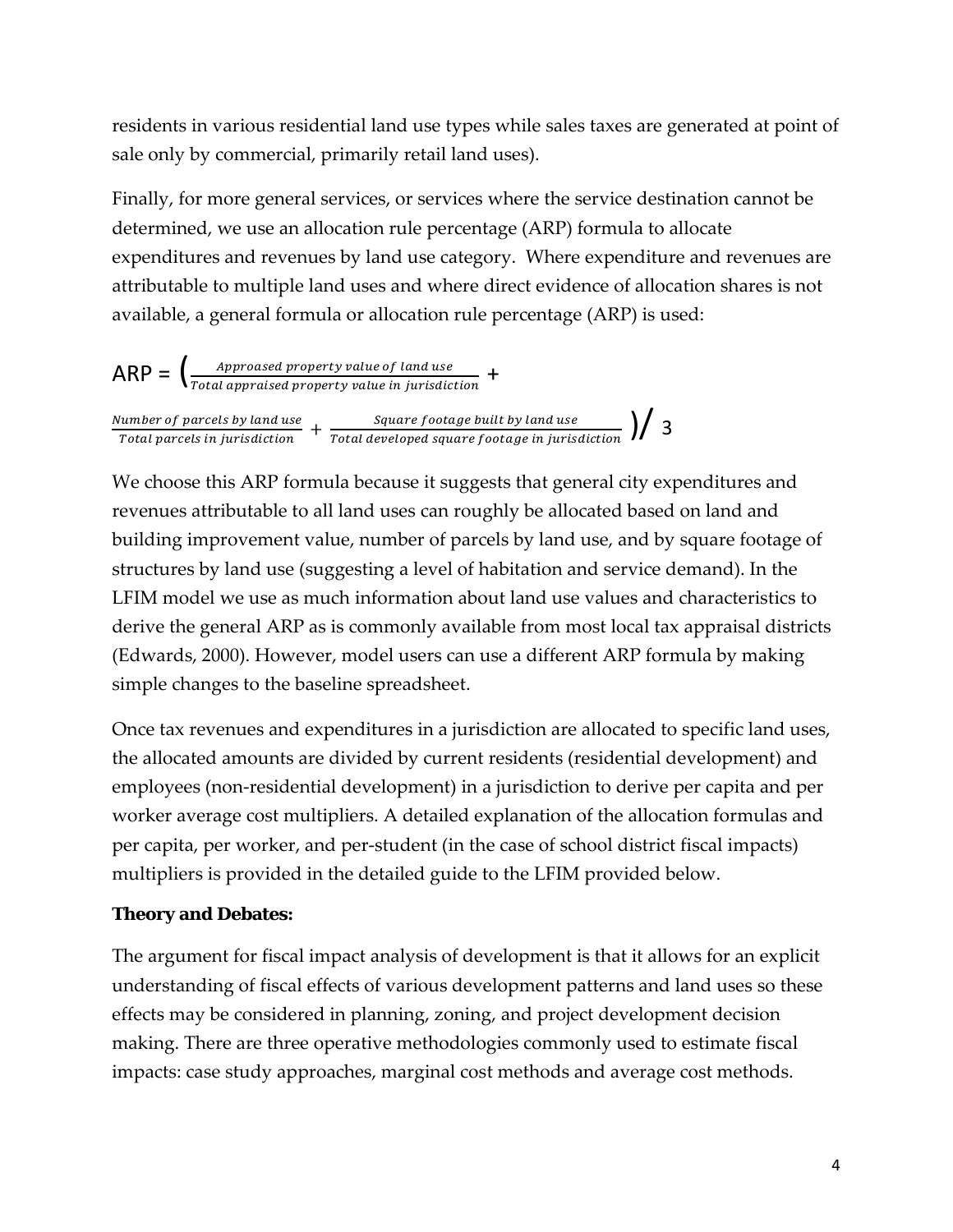The case study approach is in many ways preferable; however, it is labor intensive and unique to each project. It normally involves detailed discussions with developers, public officials, and service providers in various city departments. While case study approaches incorporate more detailed and specific knowledge, errors can occur because data and allocations shares are in many cases based upon the judgment of local actors. In addition, some participants may have a vested interest in reporting revenues or service demands associated with their areas of operations (Edwards and Huddleston, 2010, p. 26). The case study method is not viable for producing a more general fiscal impact model to be used as an application to Envision Tomorrow or other planning information software systems.

Marginal cost methods are preferable in jurisdictions where there is either slack infrastructure and service capacity (e.g. a "shrinking city") or full capacity utilization or deficiencies in capacity given standards of service (e.g. a fast growing exurban community). However, marginal cost approaches to fiscal impact assessment are also very labor intensive and often require case study type analyses of specific developments (Kotval and Mullin, 2005).

Average cost methods are appropriate for jurisdictions where service capacities bear a close relationship with service demand. The LFIM utilizes an average cost method, but we allow the user to make several important adjustments that can improve the model's accuracy to account for local conditions or unique characteristics of specific developments.

Fiscal impact analysis of any type must be viewed as a rough analytical framework to assess the potential fiscal effects of different development patterns and land use mixes. There are numerous possibilities for potential error (Stern and Stuart, 1980; Siegal et al., 2000; Soup, 2002). A general allocation formula, or ARP, may not be an accurate measure of tax generation and service demand for certain revenue streams and services (like police, fire, and utilities). For example, an over- or underestimate of the residential share could generate significant errors (Edwards and Huddleston, 2010). In addition, the population in a specific development may be quite different than the overall population in a jurisdiction (e.g. may have high income elderly or lower income college age residents), resulting in the revenue generation and service demands that may be distinct from average multiplier measures. It is also important to recall that the underlying state and local tax framework can have a large effect on fiscal impacts for a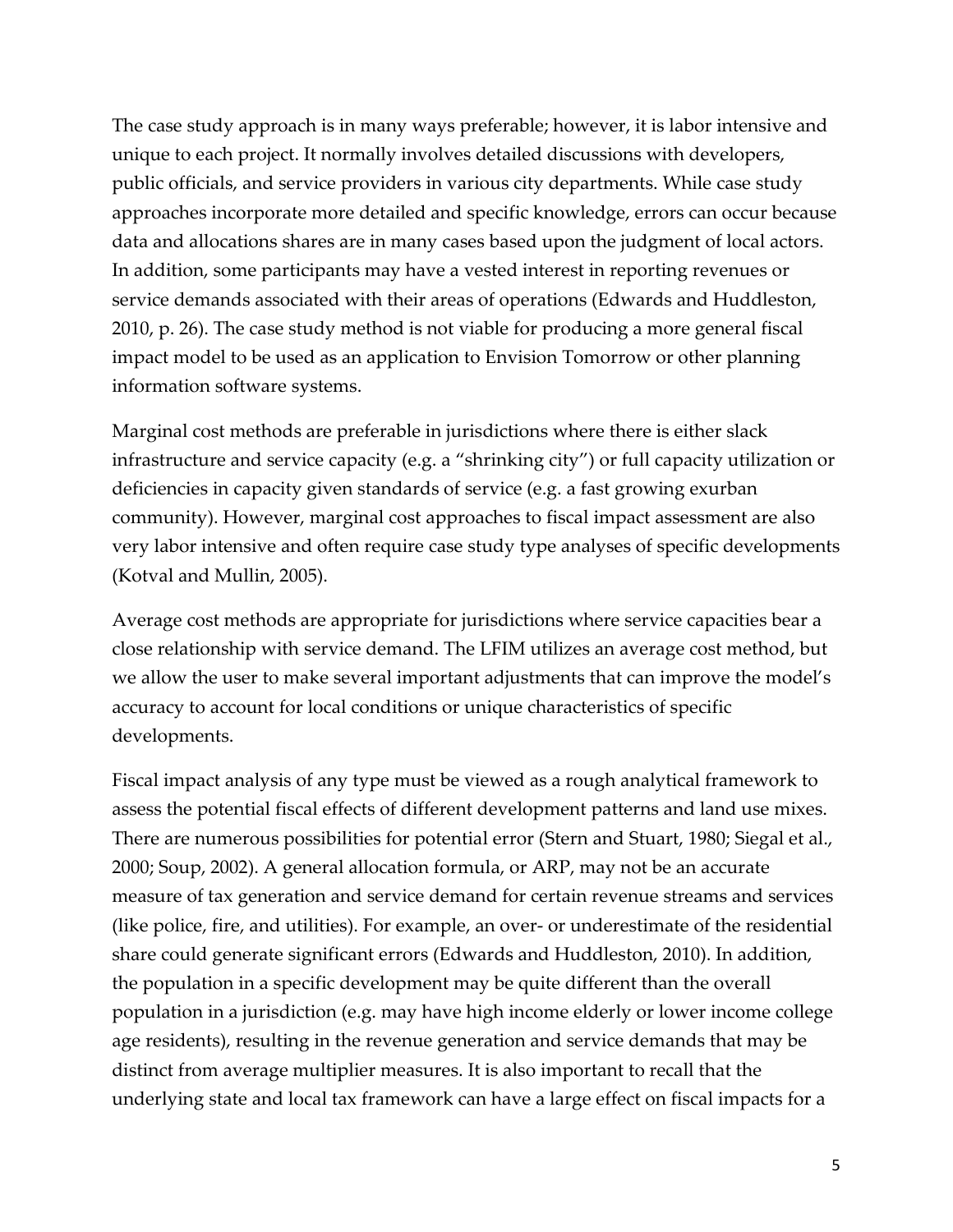particular jurisdiction. Where sales taxes are an important local revenue source, commercial, and particularly retail development, would tend to yield surpluses. When there are local "city" income taxes, the residential component of a development may generate more revenue (in the form of property taxes plus household income tax revenue).

#### **Fiscal Impact Analysis: A "Handle With Care" Decision Making Tool**

Fiscal impact analysis gives policy makers and citizens important information about the potential fiscal implications of various choices about how to zone, build, and develop in a community. However, people who use and study fiscal impact modeling advise caution and a transparent delineation of the assumptions and potential sensitivities intrinsic to this method (Kotval and Mullin, 2005; Edwards and Huddleston, 2010). The results derived from any fiscal impact estimate "connote" potential outcomes. They do not reflect a precise accounting of the outcomes across a ten or twenty year period in which some developments are built-out and completed.

The results of fiscal impact assessments can usefully inform development decisions and policy making, but they should not be used to definitively drive choices. Choosing to develop a community to primarily maximize positive fiscal impacts generated by a fiscal impact model reflects poor decision making. In most jurisdictions in the U.S., building very expensive housing (high property tax yield) for young professionals or older households (fewer children requiring school facilities) with a large retail component (high sales tax yield) would maximize fiscal gains from development. Development choices driven largely by fiscal outcomes have been labeled "fiscal zoning" by some scholars and practitioners (Rohan, 2013; Cervero and Duncan, 2004). In the context of scenario planning, a full range of community needs must be carefully considered. Similarly, the full range of scenario performance indicators (in addition to fiscal indicators) should be evaluated to help guide development choices that will meet a range of community needs and improve a locale's quality of life.

We will give a description of the key LFIM components and estimating procedures and then follow with a "step-by-step guide" to developing the baseline and estimating fiscal impacts for various scenarios in the Envision Tomorrow framework. Several methods through which the user can better customize the model and estimating procedures to account for a development's specific characteristics will then be outlined.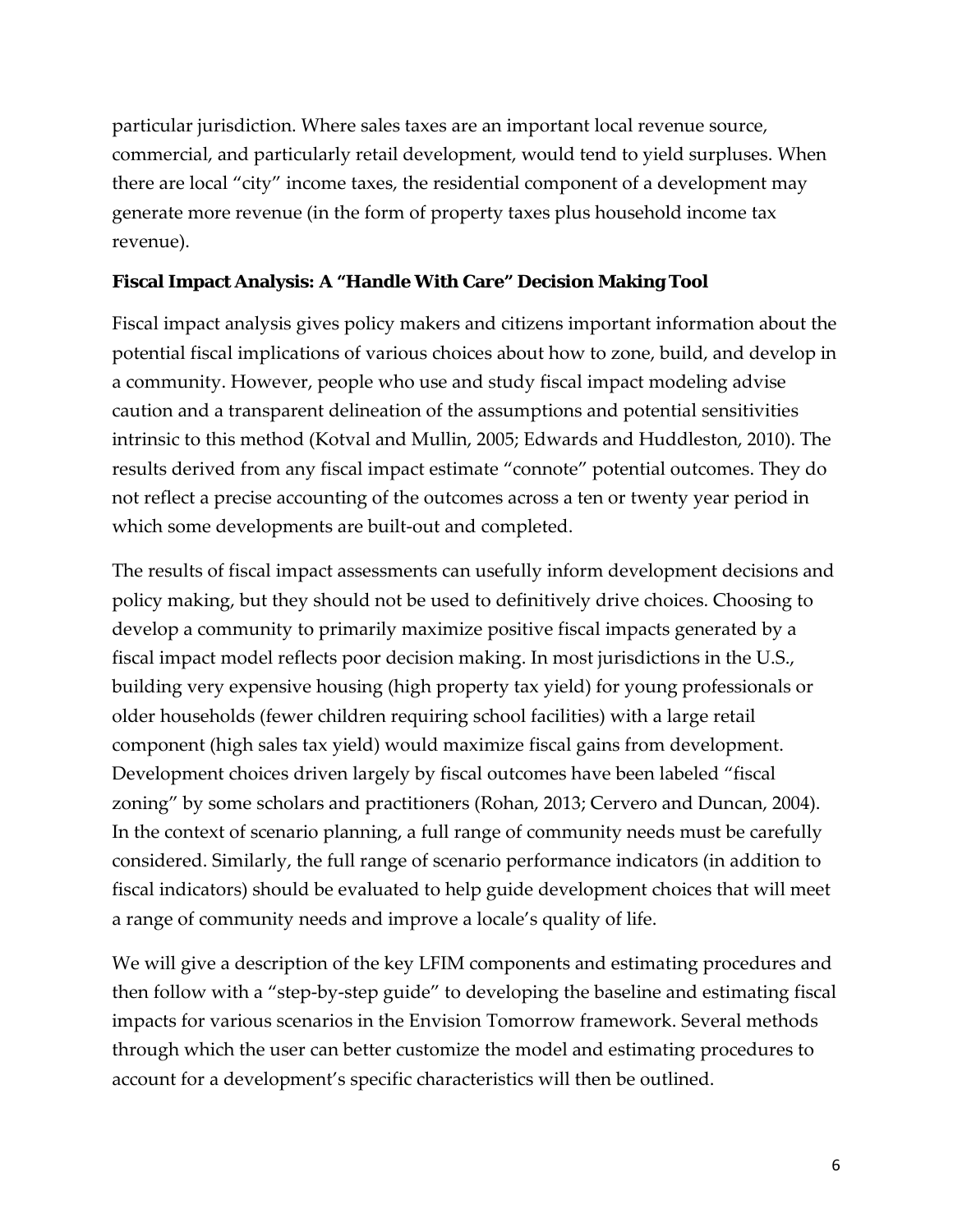# **Estimating the Fiscal Impacts of Various Developments: (Basic Tax and Revenue Allocations by Land Use Type and Per Resident and Per Worker Multipliers)**

As noted, the LFIM is essentially an average cost, average revenue multiplier model. Current City, School District, and Public Utility expenditure and revenue streams are estimated for a base year (2011 in our example below) using local budget documents. Next, the local taxing jurisdiction's property and tax appraisal data for the base year is assembled to estimate effective property tax rates and, in some cases, to derive allocation formulas to distribute revenue and expenditures to various land use types (residential, non-residential, and agricultural and vacant land). Once revenues and expenditures are distributed to the land use types, per-capita and per worker average costs are derived for various expenditure and revenue types (for each jurisdictional authority: City, School District, and Public Utilities).

#### **Revenue Estimation**

#### *Property Tax Revenues*

In most cities and school districts, property taxes are the largest single source of local revenue. However, the way that property taxes are assessed on residential and commercial properties varies significantly across states and localities (Mikesell, 2012). Property appraisal standards are different—in some states and local jurisdictions, property owners are only taxed on a portion or percentage of their property's appraised value, while in other locales the full appraised value is subject to the property tax rate. In addition, states and localities differ in terms of exemptions, credits, and abatements (e.g. homestead exemptions or credits, old age or veteran exemptions, circuit breakers, etc.). As a result of this very heterogeneous system, we use a simple and direct technique in the LFIM to account for the difference between the statutory property tax rate and the effective rate on the actual appraised value of property in a jurisdiction.

We first estimate total property tax revenue in the base year received by the city and school district and divide it by the total appraised value of the property in the jurisdiction. This yields what we label an "effective property tax rate". This effective rate is then multiplied by the value of new residential and commercial property developed in an Envision Tomorrow (ET+) scenario, or project value totals, generated from ET development types to estimate city and school district property tax revenues: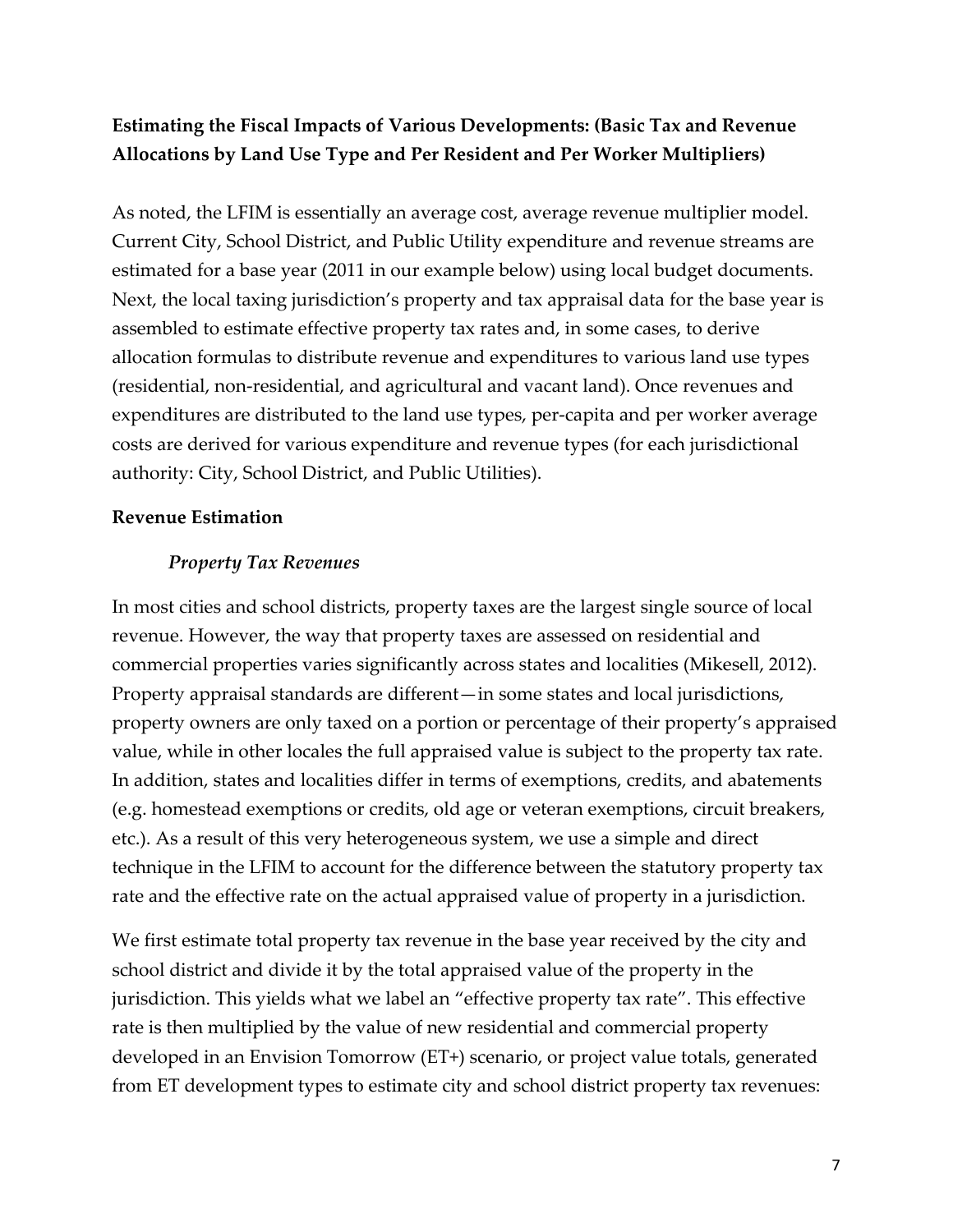## Property Tax Revenue from Envision Tomorrow Scenario =

 $\left(\frac{Annual\ property\ tax\ revenue\ in\ justification\ (City, School\ District)}{Total\ approach\ value\ of\ property\ in\ jurisdiction}\right)$  x Total Project Value from ET

Scenario

These revenues are allocated to the land use categories based on the value of residential development or non-residential development generated in the ET scenario (project value totals).

#### *Sales Tax Revenues*

Sales tax revenues are an important source of revenue for city governments. Like property taxes, how sales taxes are levied, what goods and services are subject to taxation, and how they are re-distributed to local jurisdictions varies across states. Sales taxes are generated and accounted for on a "point of sale basis". If revenues are generated by sales at a commercial establishment located in a specific jurisdiction, the jurisdiction receives the local portion of the sales tax revenues of the establishment. Thus, sales taxes are tied to commercial activities/land uses, but the sales taxes generated vary widely according to the type of commercial activity and the taxable sales generated by that activity (e.g. retail and restaurant establishments will generate more sales tax per employee than an insurance office).

To estimate sales taxes likely to be generated by the commercial activity in an ET scenario we first obtained the total sales tax revenue from city budget documents for the base year. We then used a "sales tax calculator" to estimate sales tax revenue per employee for six non-residential uses:

Retail; Office; Industrial; Education (Private); Lodging; All Other.

The sales tax calculator uses total sales subject to tax in the local jurisdiction by industry (from the state taxing authority- in the case of our example, the Texas Comptroller of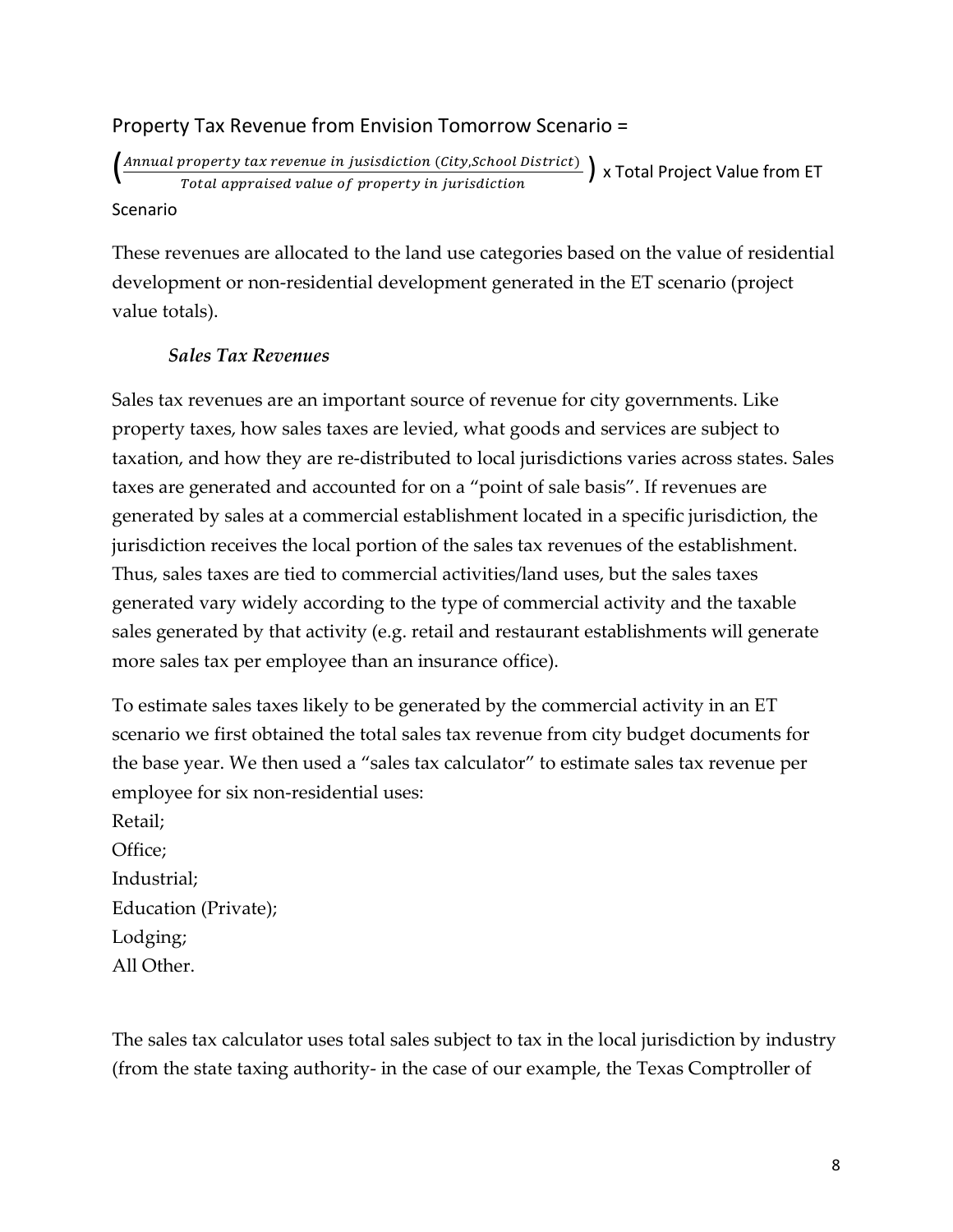Public Accounts<sup>[1](#page-8-0)</sup>). This was then aggregated into the six industrial/land use categories above. The ratio of total sales subject to taxation in an industry in the jurisdiction divided by total sales subject to taxation in the jurisdiction was used allocate the annual city sales tax revenues to the six industry/land use categories above.

We then used industry employment data taken from the U.S. Census-Longitudinal Employer-Household Dynamics for the local jurisdiction (city).[2](#page-8-1) This industrial employment data was likewise aggregated into the six industry/land use categories above. We then divided each industry category's total local sales tax by the industry category's total employment to calculate an estimate of the per worker annual sales tax revenue for each of the six categories.

The annual sales tax per employee derived in our sales tax calculator was multiplied by the total employment by six non-residential categories estimated in the ET+ development types to estimate local sales tax revenue yielded with different ET+ project development scenarios.

#### *Other City Non-Tax Revenues*

In city jurisdictions there are a number of additional revenue sources that support city services (such as Franchise Fees, Fines, Forfeitures, Penalties, License Fees, Permits & Inspection Fees, Charges for Services, Interest, Other income, etc.). The version of the LFIM model presented here aggregates other city revenues into four categories:

Licenses and Fees Charges for Services Other Miscellaneous Revenue Net Transfers from Balances and Interest Income

 $\overline{\phantom{a}}$ 

Each city jurisdiction will have slightly different categories and the user must aggregate revenues into these categories based on their knowledge of city revenue sources. In the case of net transfers from balances, the user must be careful about including net

<span id="page-8-0"></span><sup>&</sup>lt;sup>1</sup> Data on sales subject to tax by local jurisdiction for Texas from Texas Comptroller of Public Accounts, <https://ourcpa.cpa.state.tx.us/allocation/HistSales.jsp>

<span id="page-8-1"></span><sup>2</sup> Date on employment by industry in local jurisdiction, U.S. Department of Commerce, US Census Bureau, - Longitudinal Employer-Household Dynamics, [http://lehd.ces.census.gov/,](http://lehd.ces.census.gov/) local employment data for 2011.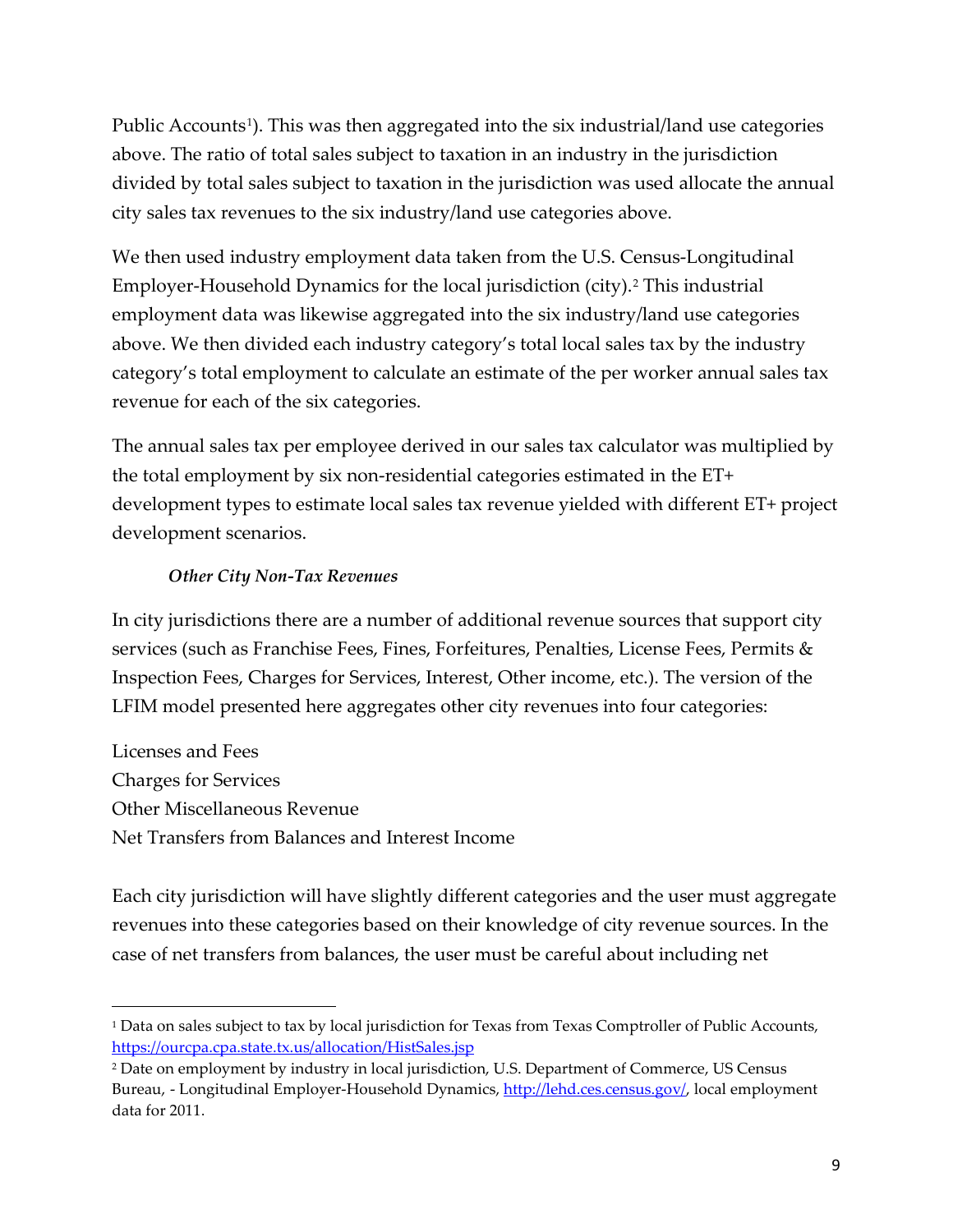transfers from public utilities. In the Austin case example, utility transfers were considered as the difference between utility revenues and expenditures and show up as a surplus in the utilities budgets. They could also be accounted for as a positive net transfer from the utility to the City general fund in the "other city revenue" category, but they should not be double counted when arriving at net fiscal balances. Net transfers should also include a year to year change in overall city balances. For example, if a city decreased its overall net budget balance by \$10 million between the prior fiscal year and the end of the current fiscal year, this should be included as a positive change in net balances and be included in this category. This balance change reflects unspent revenues from the prior year that are used to finance current year spending. Typically, interest income is reported in city budgets as a discrete category.

These revenues in the "other city non-tax" categories are allocated to residential and non-residential land use categories in our example using the allocation rule percentage (ARP) formula detailed above (p. 2). The rationale is that these fees, charges, and other revenue sources come from residents and business establishments in rough proportion to the land value and land use characteristics in the jurisdiction's ARP. For instance, fees for building permits, which are added to the "Licenses and fees" category, are likely to be related to residential and non-residential activity, making the APR a reasonable proxy to allocate licenses and fees revenues to the various land uses.

Once these revenues are allocated to land use categories using the ARP formula, the total City Non-Tax Revenues allocated to residential uses are divided by the number of residents and the total allocated to non-residential uses are divided by the number of workers. This generates an estimate of the per-resident and per-worker revenues. These per resident and per worker revenues are multiplied by the total number of residents and total employment in the ET+ development types (for a particular scenario) to estimate local non-tax revenue yielded by different ET+ project development scenarios.

#### *Utility Revenues (if Publicly-Owned)*

The LFIM considers public utilities in assessing the fiscal effects of development scenarios. If electric, gas, water, or wastewater utilities are privately owned they are not incorporated in the fiscal estimates. In our case example, the City of Austin owns its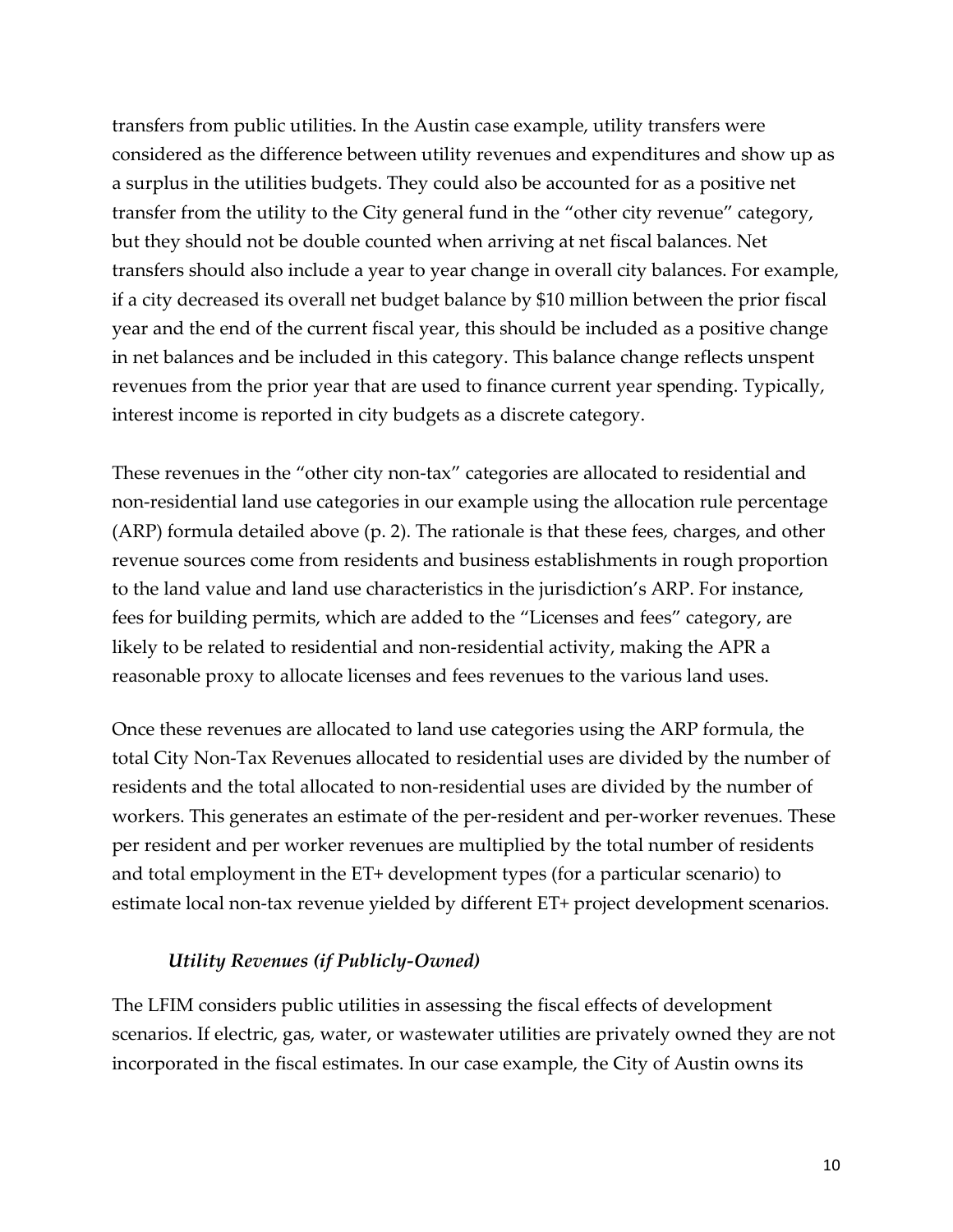electric, water, and wastewater utilities so the revenues and expenditures of these utilities are considered in the fiscal impact estimates.

Utility revenues are generated by customer billings and other charges. Utility revenues for the base year (2011) were taken from utility and city budget documents. Total annual revenues for the water, wastewater, and electric utilities were derived for Austin public utilities.

In the case of water and wastewater revenues, these were allocated to residential and non-residential land use categories by the water and wastewater consumption totals by land use type. While consumption shares may not equate to the revenue shares due to different charge and volume adjustments, this allocation method seemed more accurate than alternatives such as the ARP ratio because it was more directly tied to the consumption shares of the utility service. In the case of electric utility revenues, a study of actual revenues from utility bills by land use category was used to allocate utility revenues by land use type.

Once the public utility revenues are allocated by land use/activity type, residential utility revenues are divided by the number of residents and non-residential utility revenues are divided by the number of workers to estimate per resident and per worker utility revenues. These per resident and per worker revenues are multiplied by the total number of residents and total employment in the ET+ development types (for a particular scenario) to estimate public utility revenue generated by different ET+ project development scenarios.

#### *School District Revenues*

Property taxes constitute a majority of revenues that finance K-12 education. Transfers from the state and federal government constitute the other major revenue sources for public school districts. These federal and state transfers are not directly accounted for in the LFIM. The basic underlying assumption is that per student federal and state transfers will accrue to new students generated by new developments in the ET scenarios. The school districts also receive a small share of revenue from fees (such as food charges and charges for facility use and contributions).

We allocate school property tax revenues to land uses by the new property value and direct property taxes generated by the residential and non-residential components of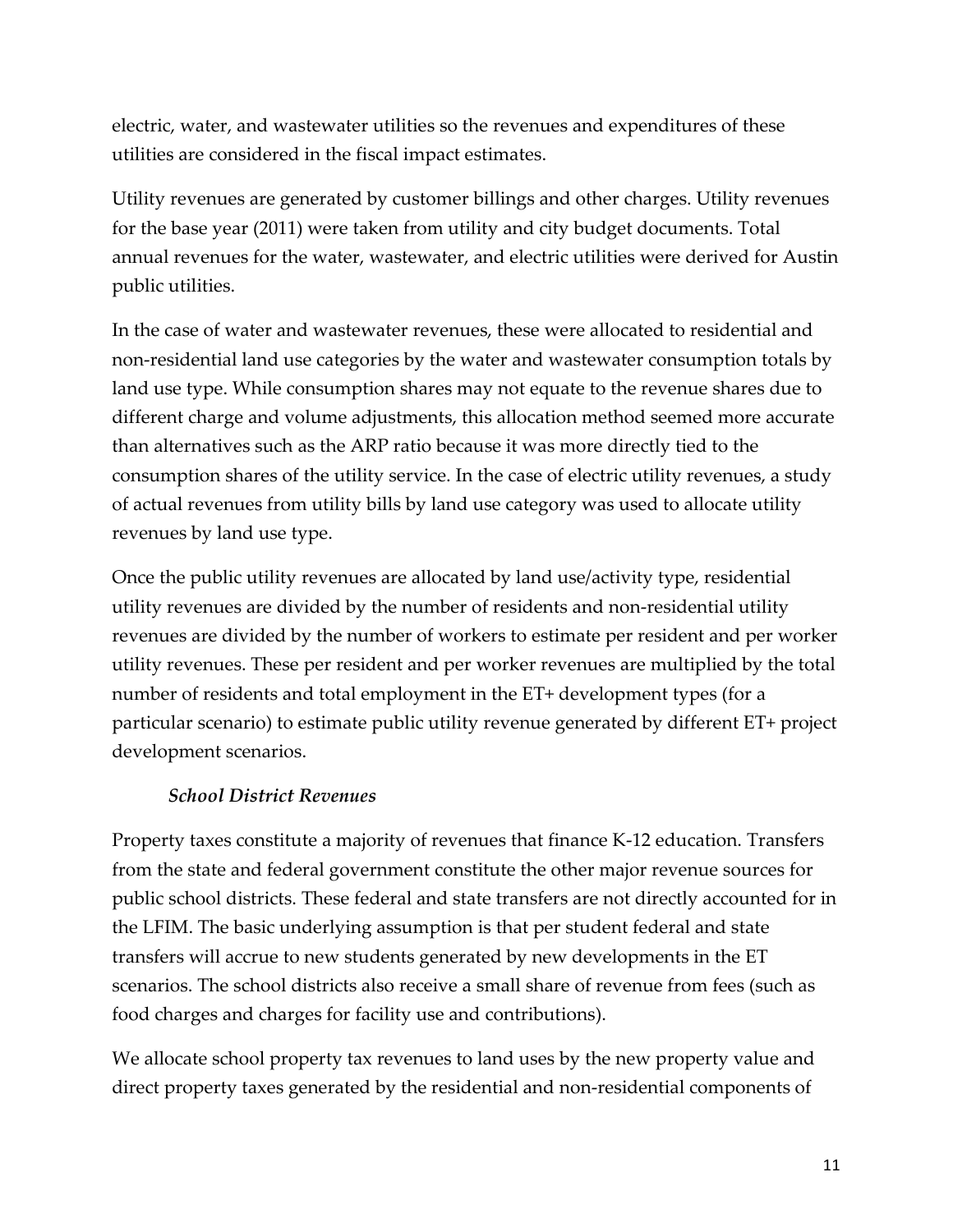the ET scenario (project value totals, see above). We then multiply the new property value in an ET scenario for residential and non-residential development by the effective school tax rate:

 $\left( \frac{Annual \ property \ tax \ revenue \ in \ School \ District}{Total \ approach} \right)$  X Total Project Value from ET Scenario for Residential and Non-Residential

For "all other" school district revenues we allocate by land use categories using the ratio:

 $\left(\frac{\textit{Approased value of property in land use category}}{\textit{Total appraised value of property in jurisdiction}}\right)$ 

The driver of revenues and services for school districts is the number of students. We, therefore, calculate other revenue on a per student basis by dividing other revenue by the number of students in the district (or city). This creates a per student multiplier for other revenues which is then multiplied by the number of students estimated within the new residential population in an ET scenario. To estimate the number of students associated with a given ET scenario, we simply use the ratio of students per resident in the school district.

In our City of Austin case example, 96 percent of the students in the Austin Independent School District (AISD) reside within the City limits. Therefore, we can assume that district and city school taxes and students per resident mirror the city tax and student base. However, in suburban or exurban jurisdictions, school districts may span multiple city jurisdictions. In these cases, the total property tax revenue in the district must be adjusted, as well as the student-resident ratio. This adjustment can be based on school district documents (that delineate the city residency of students across a district) and/or resident population ratios (e.g. the share of total residents in a city jurisdiction/total residents in school district).

## **Property, Sales, and Per Resident, Worker, and Student Revenue Estimates in Preferred Scenario Tab**

The revenue streams calculated as property tax yields from new development and as per resident, per worker, and per student multipliers are allocated into three categories on the preferred scenario tab in the LFIM spreadsheet and connected to ET+.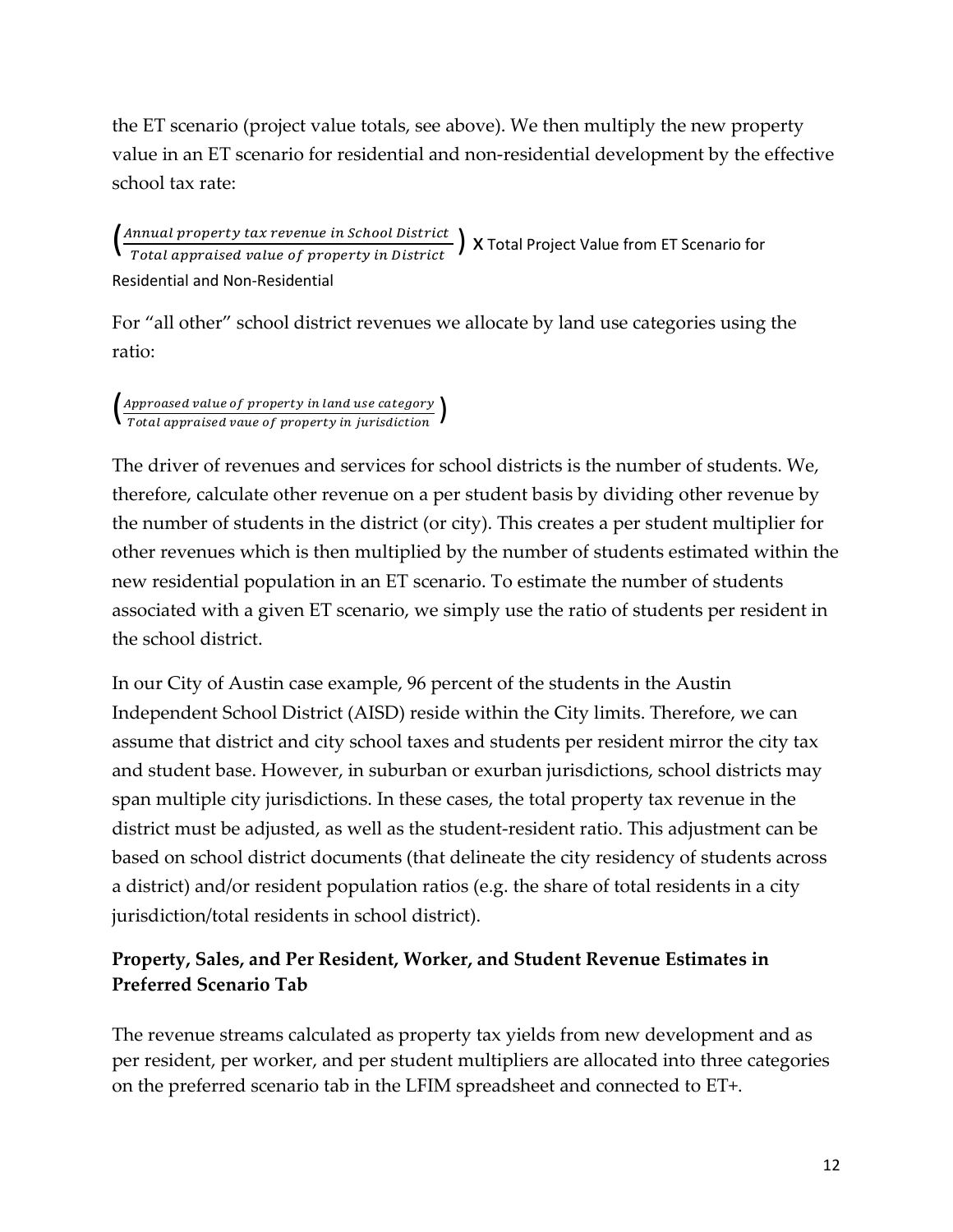All City property tax revenues, sales tax revenues, and other city non-tax revenues associated with an ET scenario are calculated and added to the "City Revenue and Cost Analysis Operating and Annual Capital" table on the Preferred Scenario tab.

All Utility revenues (publicly owned) associated with an ET scenario are calculated and added to the "Public Utility Revenue Cost Analysis Operating and Annual Capital" table on the Preferred Scenario tab.

All School District property tax and all other revenues associated with an ET scenario are calculated and added to the "K-12 Revenue Cost Analysis Operating and Annual Capital" table on the Preferred Scenario tab.

## **Expenditure Estimation**

## *City Operating Expenditures*

The City jurisdiction's expenditures for ongoing operations within various spending categories likely to be associated with a new development scenario are estimated from city budget documents. Operating expenditures are allocated to residential and nonresidential land use categories by the allocation rule percentage (ARP) formula or by drawing upon more direct evidence of service demand by activity/land use categories from secondary data sources.

Table 1, below, details the allocation methods used to distribute city operating funds between activity land use types. We use the Allocation Rule Percentage (ARP) to distribute City operating funds to residential and non-residential land use categories, except in the case of public service expenditures (Police, Fire EMS). Using the APR to allocate spending in these categories is a judgment the user can amend when utilizing the LFIM. A number of fiscal impact studies employ a different allocation scheme. In some studies, Parks and Recreation and Library services are viewed as activities that are primarily consumed by citizens in their role as residents, as opposed to workers in commercial activities (see Edwards, 2000). In our judgment, people consume these services in their role as both residents and workers—businesses may use library resources for research or marketing, or use parks for company sponsored events. We therefore use the general APR to allocate these expenditures across activity/land use categories.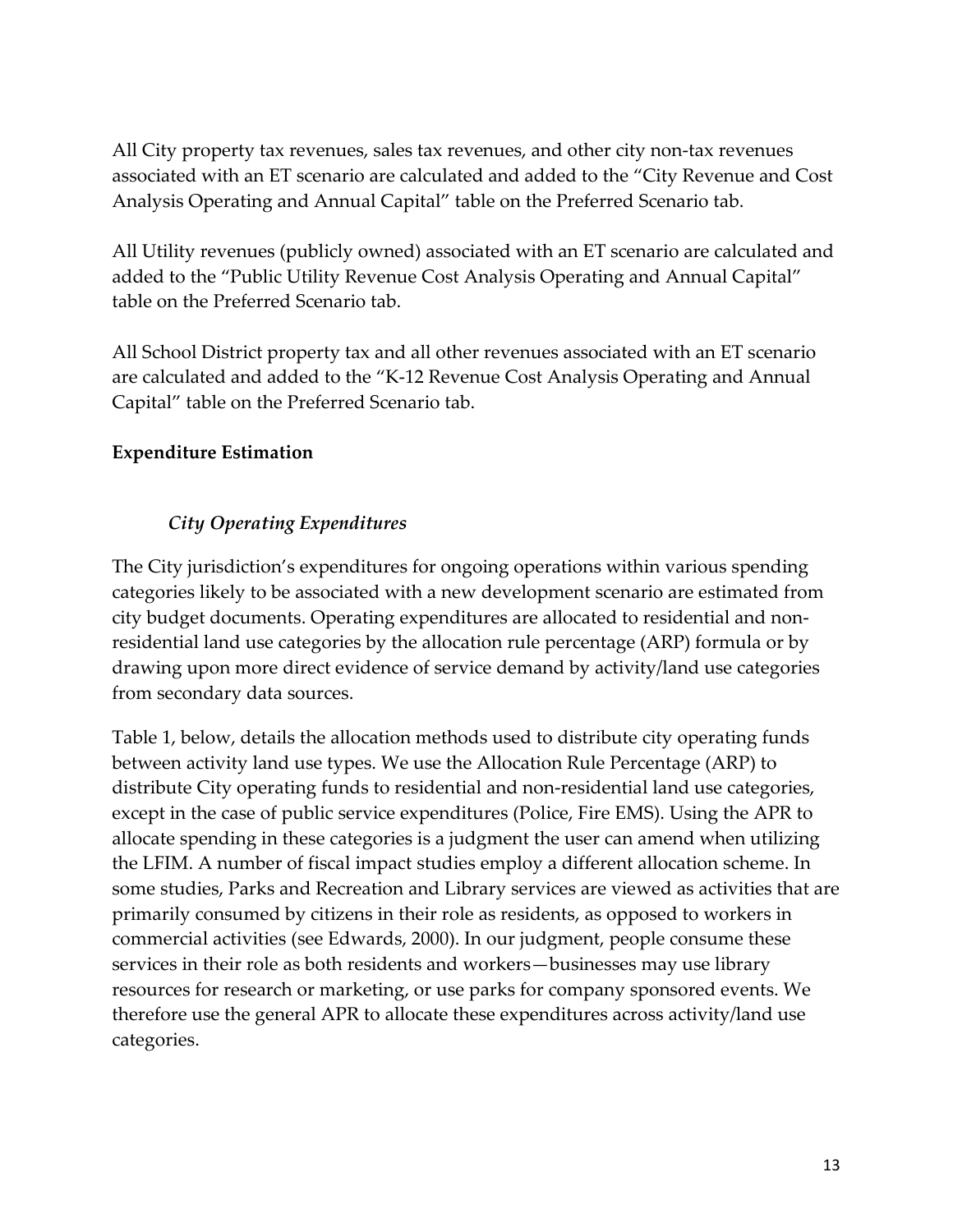| <b>Operating Budget Activity</b> | <b>Activity/Land Use Allocation Method</b> |
|----------------------------------|--------------------------------------------|
| <b>General Administration</b>    | <b>Allocation Rule Percentage</b>          |
| Community & Development Services | <b>Allocation Rule Percentage</b>          |
| Transportation (Streets & Other) | <b>Allocation Rule Percentage</b>          |
| Public Health & Human Services   | <b>Allocation Rule Percentage</b>          |
| Parks and Recreation             | <b>Allocation Rule Percentage</b>          |
| Libraries                        | <b>Allocation Rule Percentage</b>          |
| Police                           | 911 Call Data Base                         |
| Fire                             | 911 Call Data Base                         |
| <b>EMS</b>                       | 911 Call Data base                         |

**Table 1 – Allocation of City Operating Budget Expenditures to Land Use Categories**

In the 911 data base, the address and land use type of each service call is recorded. In the case of Police, Fire, and EMS, we utilized 911 call records as a proxy to allocate these services across activity/land use categories.

Once city operating expenditures are allocated to the land use categories via the ARP and 911 call record data ratios, total operating expenditures allocated to residential uses are divided by the number of residents and the total operating expenditures allocated to non-residential uses are divided by the number of workers to estimate per resident and per worker expenditures. These per resident and per worker expenditures are multiplied by the total number of residents and total employment in the ET+ development types (for a particular scenario) to estimate the operating costs associated with different ET+ project development scenarios.

## **City Capital Expenditures**

It can be challenging to derive a clear estimate of City capital expenditures that incorporates annual outlays and interest payments on debt financed capital spending. As noted at the beginning of this report, an average cost approach to fiscal impact assessment implicitly assumes that a particular development will not generate "excess" demands on the existing infrastructure or service capacities. Average cost methods are appropriate for jurisdictions in which service capacities bear a close relationship with service demand (i.e. growing at modest rates). If public capital services (streets, sewers,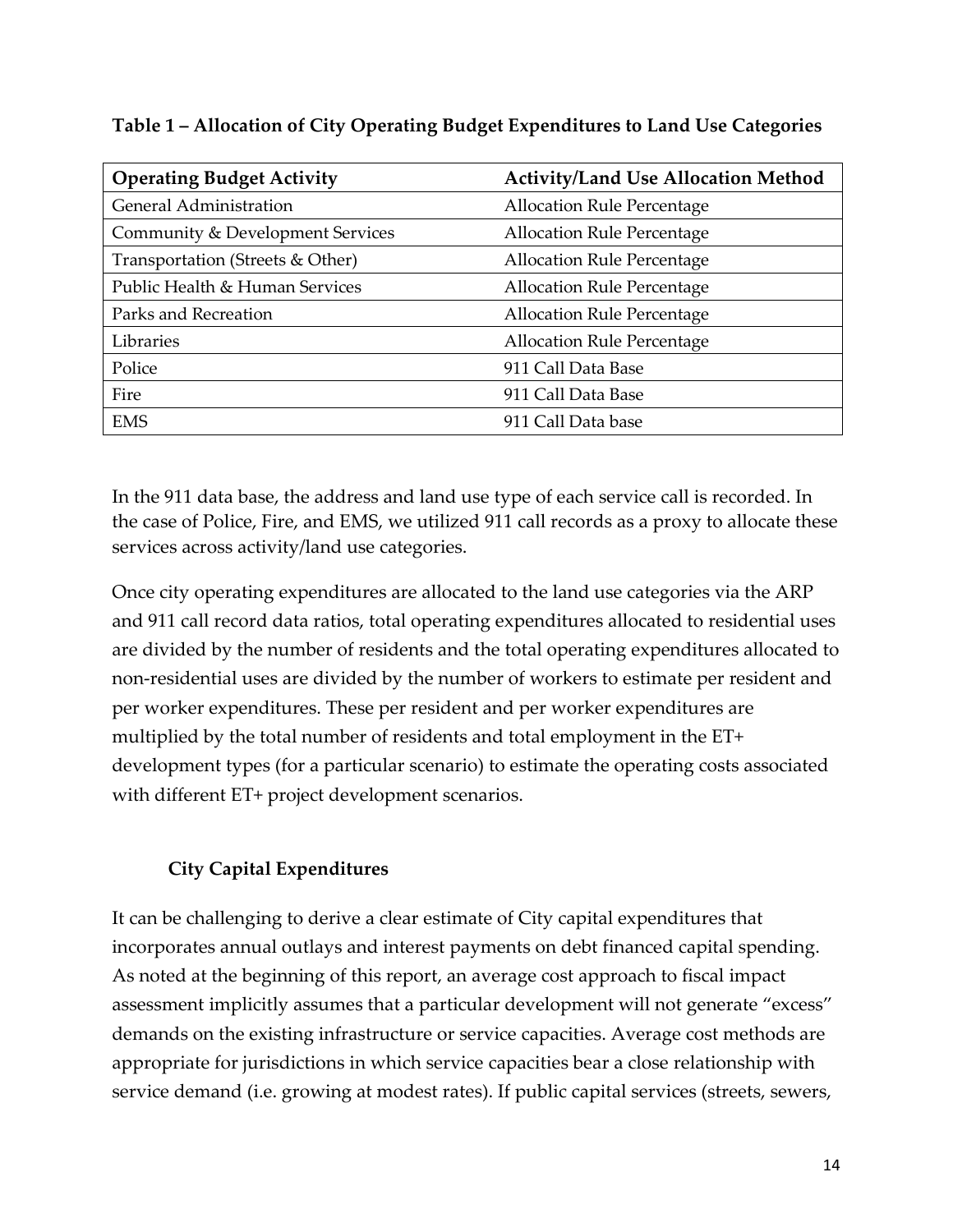police facilities, etc.) are being fully utilized, new residents and workers associated with a major new development may trigger "above average" capital expenditures to build new facilities.

In LFIM we use annual capital expenditures from City capital budgets plus annual payments on outstanding city debt (payments for debt service) as the baseline to derive additional capital expenditures that may be associated with new development. We argue that this is a reasonable estimating technique, even for fast growing jurisdictions (such as the Austin case study used here). The rationale is that current capital spending and interest payments on outstanding debt are reasonable measures of the capital demands in a growing city. City growth tends to remain stable over a number of years and the current spending plus annual interest payments embodies current and prior growth trends. It would be anticipated that average per resident and per worker annual capital spending and interest payments on debt would be higher in a fast growing city due to the need to consistently expand capital facilities.

It is still possible, however, that the marginal costs to provide capital services for a major new development are different than average costs. Users of the LFIM are encouraged to consult with City finance staff to evaluate estimates of capital spending.

City annual capital spending and interest payments were allocated to activity/land use types by a ratio derived from the operating budget totals. We assume here that capital spending is linked to providing ongoing city services. Hence total capital and interest payments are allocated to the various activity/land use types by the following formula:

# $\left( \frac{\text{Total City operating expenditures by land use type}}{\text{Total City operating expenditures}} \right)$  x Total City Annual Capital and Debt Service Payments

Once annual capital and interest spending are allocated to the land use categories by the above formula, total capital and interest expenditures allocated to residential uses are divided by the number of residents and the total capital and interest expenditures allocated to non-residential uses are divided by the number of workers. This estimates the city capital expenditures per resident and per worker. These per resident and per worker expenditures are multiplied by the total number of residents and total employment in the ET development types (for a particular scenario) to estimate the capital costs associated with different ET project development scenarios.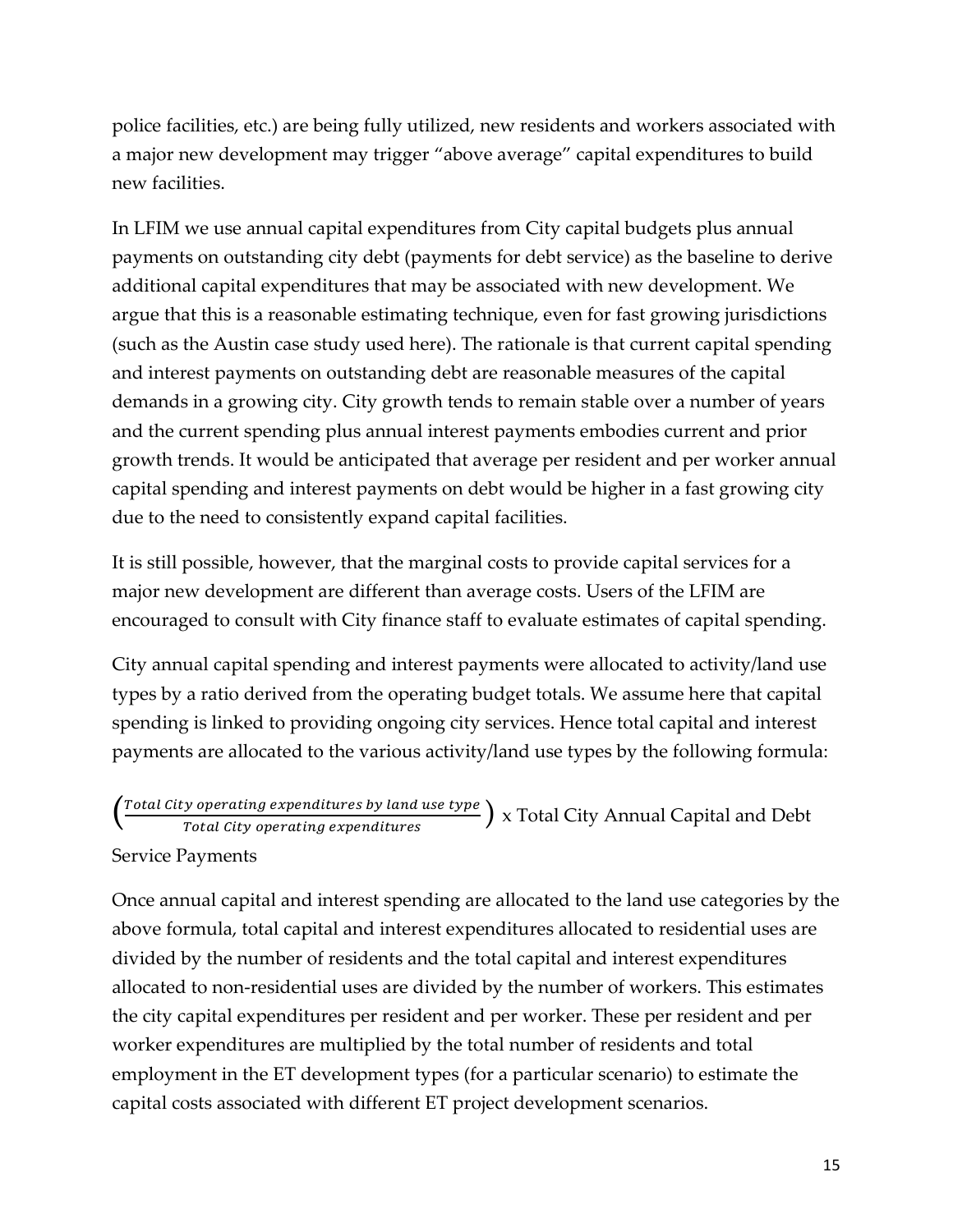### *Utility Expenditures (if Publicly-Owned)*

The LFIM considers public utilities operating and capital expenditures for water, wastewater, and electric utilities (in the Austin case the electric utility is owned by the city). Utility expenditures for operating and capital for the base year (2011) were taken from utility and city budget documents.

In the case of water and wastewater expenditures, these were allocated to residential and non-residential activity/land uses by the total water and wastewater consumption totals by land use type. Again, expenditure shares may not precisely equate to consumption shares, but it is reasonable to assume that utility spending can be proxied by consumption shares. In the case of electric utility expenditures, utility bill payments by land use/activity category are used to allocate utility expenditures by land use type.

Once public utility expenditures are allocated by land use/activity type, residential utility revenues are divided by the number of residents and the total allocated to nonresidential uses are divided by the number of workers. This estimates utility expenditures per resident and per worker. These per resident and per worker expenditures are multiplied by the total number of residents and total employment in the ET+ development types (for a particular scenario) to estimate public utility spending associated with different ET+ project development scenarios.

It is crucial to note that the utility revenue and expenditure estimates the LFIM outlined here are intrinsically tied to current average consumption or use of the utility service (e.g. gallons of water, kWh of electricity per resident or worker). If the new development (or ET+ scenario) is more efficient in terms of water use, wastewater generation, or electricity consumption, revenues and expenditures for utilities will be less than average. Many public utilities generate surpluses that are reincorporated in city operating budgets. This means that utility revenues per unit exceed expenditures, and reduced consumption will tend to lower the total "surplus" revenues generated by a public utility and transferred to the city. This relationship will depend on the structure of utility charges, particularly the extent to which utility revenues are "bundled" or strongly tied to overall consumption levels. These relationships are not incorporated directly into the LFIM utility revenue and expenditure estimates.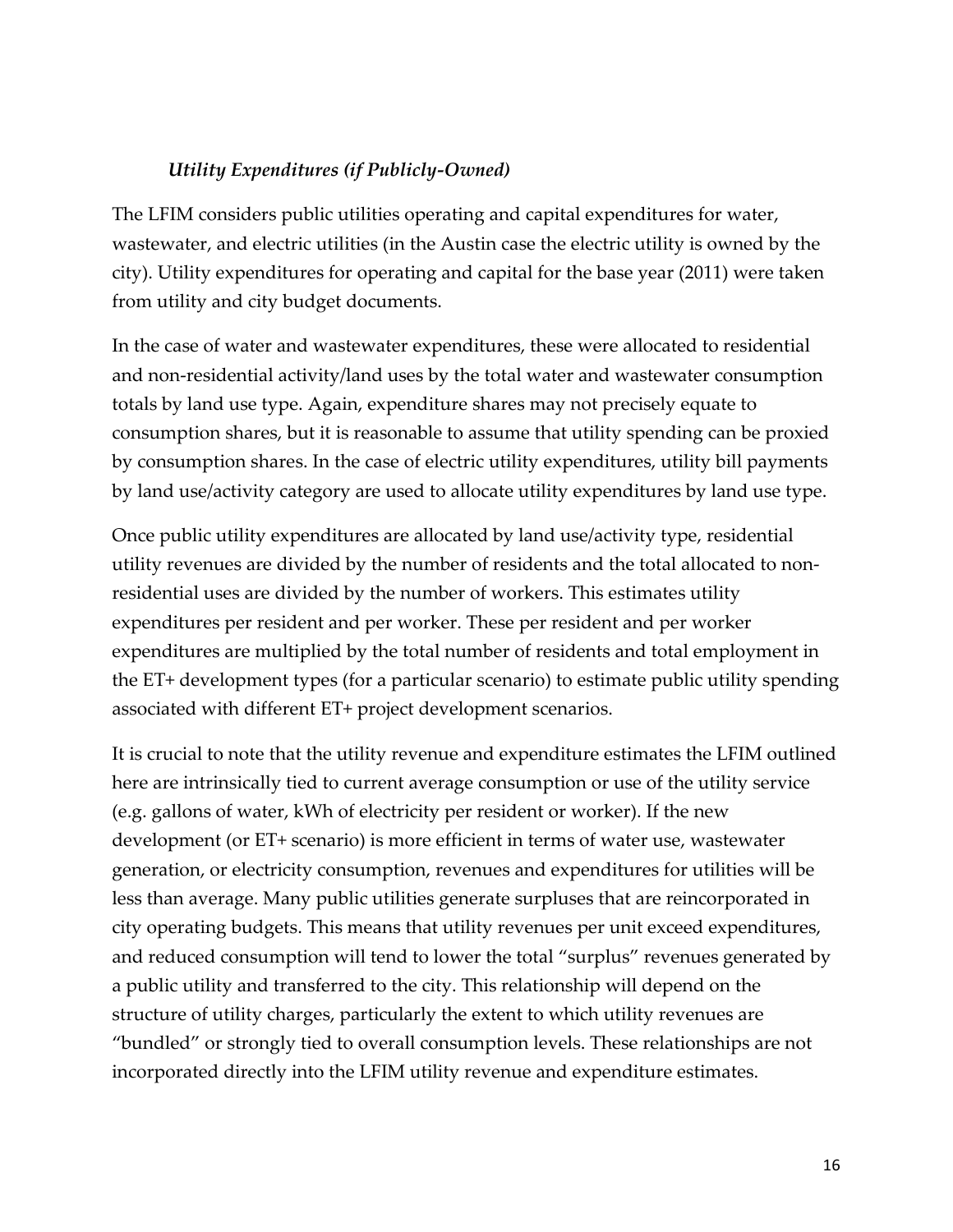#### *School District Expenditures*

Operating costs and capital expenditures for the school district are derived from school district budget documents. The allocation of school district expenditures is simple because schools (K-12) are seen as a purely residential service. Residents in a certain area send their children to public schools. If a jurisdiction housed only businesses and no residents, there would be no need for K-12 facilities in this jurisdiction. Most land use based fiscal impact models assume that education expenditures are associated with the residential activity/land use category (even though non-residential activities contribute to school revenues through property tax payments). All K-12 public expenditures are therefore allocated to the residential land use category.

We calculate total school district capital and operating expenditures on a per student basis by dividing total spending by the number of students in the district (or city). This creates a per student expenditure multiplier which is then multiplied by the number of students estimated within the new residential population in an ET+ scenario. To estimate the number of students associated with a given ET+ scenario, we simply use the ratio of students per resident in the school district.

Again, in the case of a school district that spans multiple jurisdictions, the user must adjust expenditures as well as the student-resident ratio. This adjustment can be based on school district documents (that delineate the city residency of students across a district) and resident population ratios (e.g. the share of total residents in city jurisdiction / total residents in school district).

#### **Per Resident, Per Worker, and Per Student Estimates in Preferred Scenario Tab**

All City expenditures for operating and capital associated with an ET scenario are calculated and added to the "City Revenue and Cost Analysis Operating and Annual Capital" table on the Preferred Scenario tab.

All Utility expenditures (publicly owned) associated with an ET scenario are calculated and added to the "Public Utility Revenue Cost Analysis Operating and Annual Capital" table on the Preferred Scenario tab.

All School District expenditures associated with an ET scenario are calculated and added to the "K-12 Revenue Cost Analysis Operating and Annual Capital" table on the Preferred Scenario tab.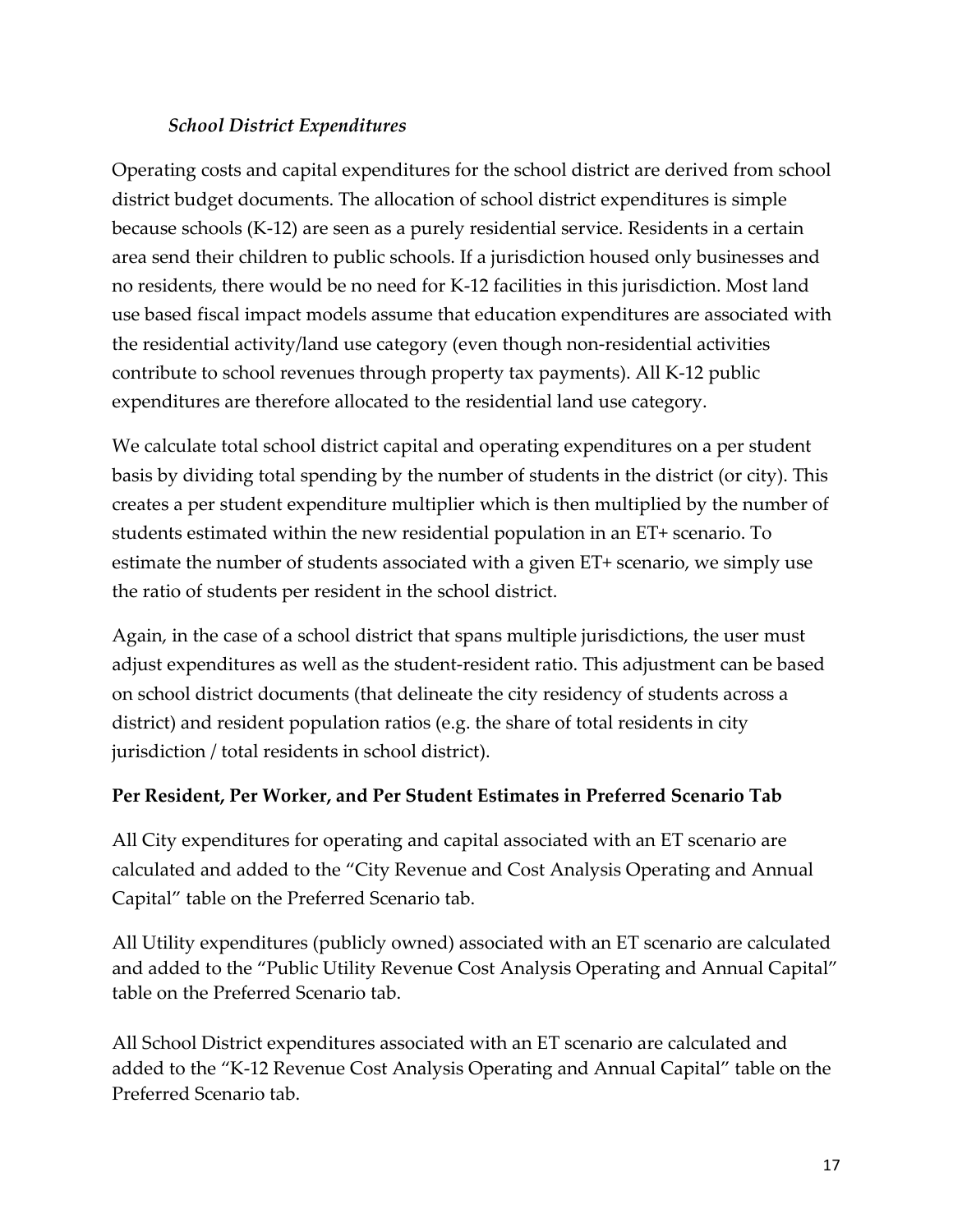#### **Literature sources:**

Bise, Carson. 2011. Fiscal Impact Analysis: Methodologies for Planners, American Planning Association, Chicago, pp. 23-34

Burchell, R. W, D. Listokin, and W. R Dolphin .1994. *Development Impact Assessment Handbook*, New Brunswick, NJ: Rutgers CUPR.

Burchell, R. W., D. Listokin, and W.R. Dolphin. 2006. "Residential Demographic Multipliers: Estimates of the Occupants of New Housing". New Brunswick, NJ: Rutgers University Center for Urban Policy Research.

Carruthers, J**.,** and G. Ulfarsson. 2008. Does "smart growth" matter to public finance? *Urban Studies*, *45* (9), 1791–1823.

Cervero, Robert and Michael Duncan. 2004. "Neighborhood Composition and Residential Land Prices: Does Exclusion Raise or Lower values?" *Urban Studies* **41** (2): pp. 299-315.

Edwards, Mary. 2000. Community Guide to Development Impact Analysis. Madison: program on Agricultural Technology Studies, University of Wisconsin-Madison.

Edwards, Mary. 2001. Fiscal Impact Analysis: Does Method Matter? *Journal of the Community Development Society*, 32 (1), 106-129.

Edwards, M. M, and J.R Huddleston, 2010. "Prospects and Perils of Fiscal Impact Analysis," *Journal of the American Planning Association*, *76*(1), 25–41.

Kotchen, Matthew. 2009. "Meta-Analysis of Cost of Community Services Studies*," International Regional Science Review*, Vol. 32, No. 3, July, pp. 376-399.

Kotval, Zenia and John Mullin. 2005. "Fiscal Impact Analysis; Methods, Cases, and Intellectual Debate" Working paper, Cambridge, MA: Lincoln Land Institute. pp 34-61.

Mikesell, John. 2011*. Fiscal Administration: Analysis and Applications to the Public Sector* (eighth edition), (Boston MA: Wadsworth, Cengage Learning).

Paulsen, K. 2008. *The effects of land development on municipal finance: Theoretical and empirical perspectives* (Unpublished manuscript). Cambridge, MA: Lincoln Institute of Land Policy.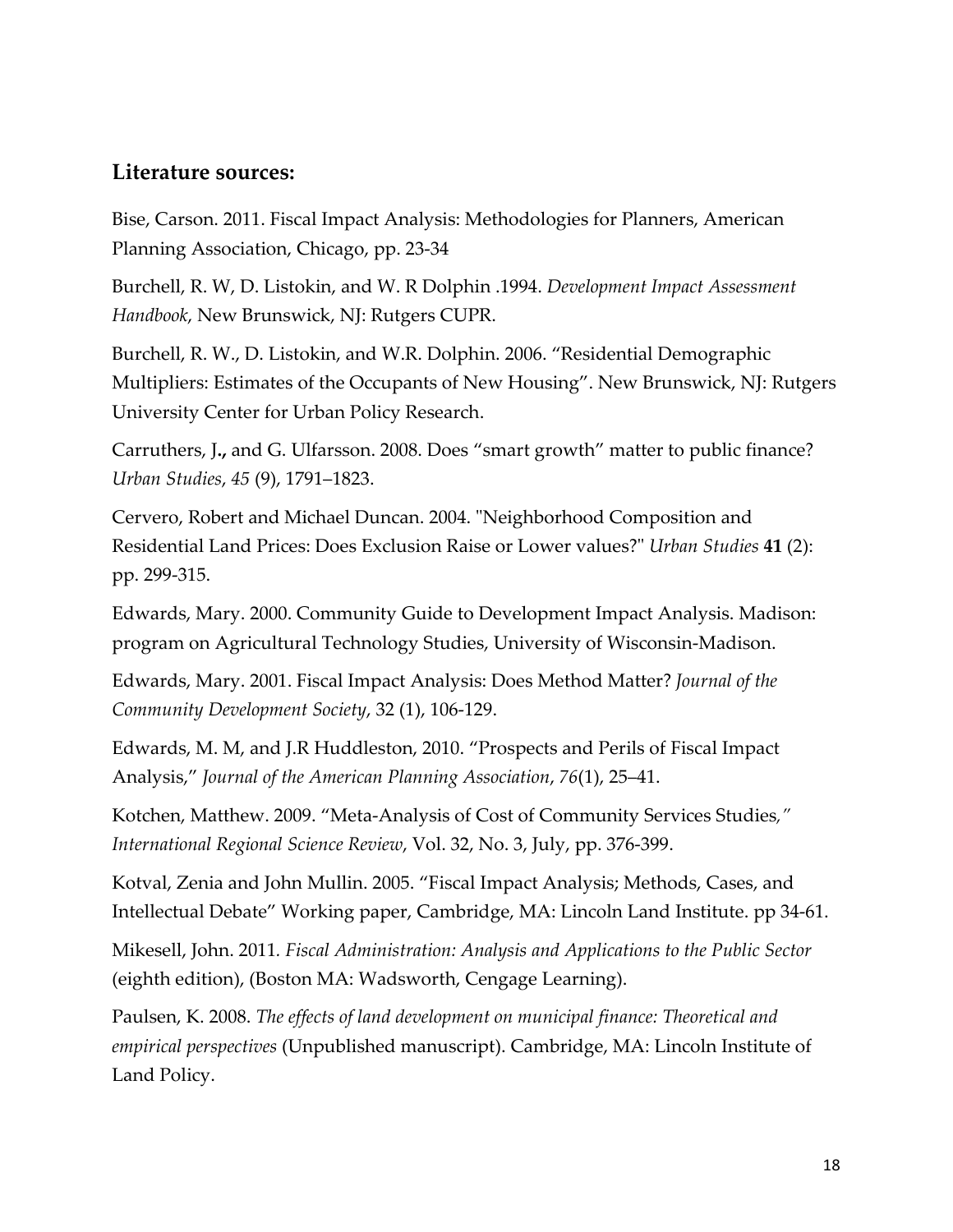Rohan, Patrick. 2013. "Fiscal Zoning" in E.D Kelly ed*., Zoning and Land Use Controls*, Chapter 23 (LexisNexis- Matthew Bender).

Shoup, D. 2002. "Roughly Right or Precisely Wrong". *Access, 20*, pp. 20–25.

Siegel, M., Terris, J., and K. Benfield. 2000. *Developments and dollars: An introduction to fiscal impact analysis in land use planning*. Washington, DC: Natural Resources Defense Council.

Stern, R. & Stuart, D. (1980). Beware the pitfalls in fiscal impact analysis. *Planning*, *46*(4), 15–17.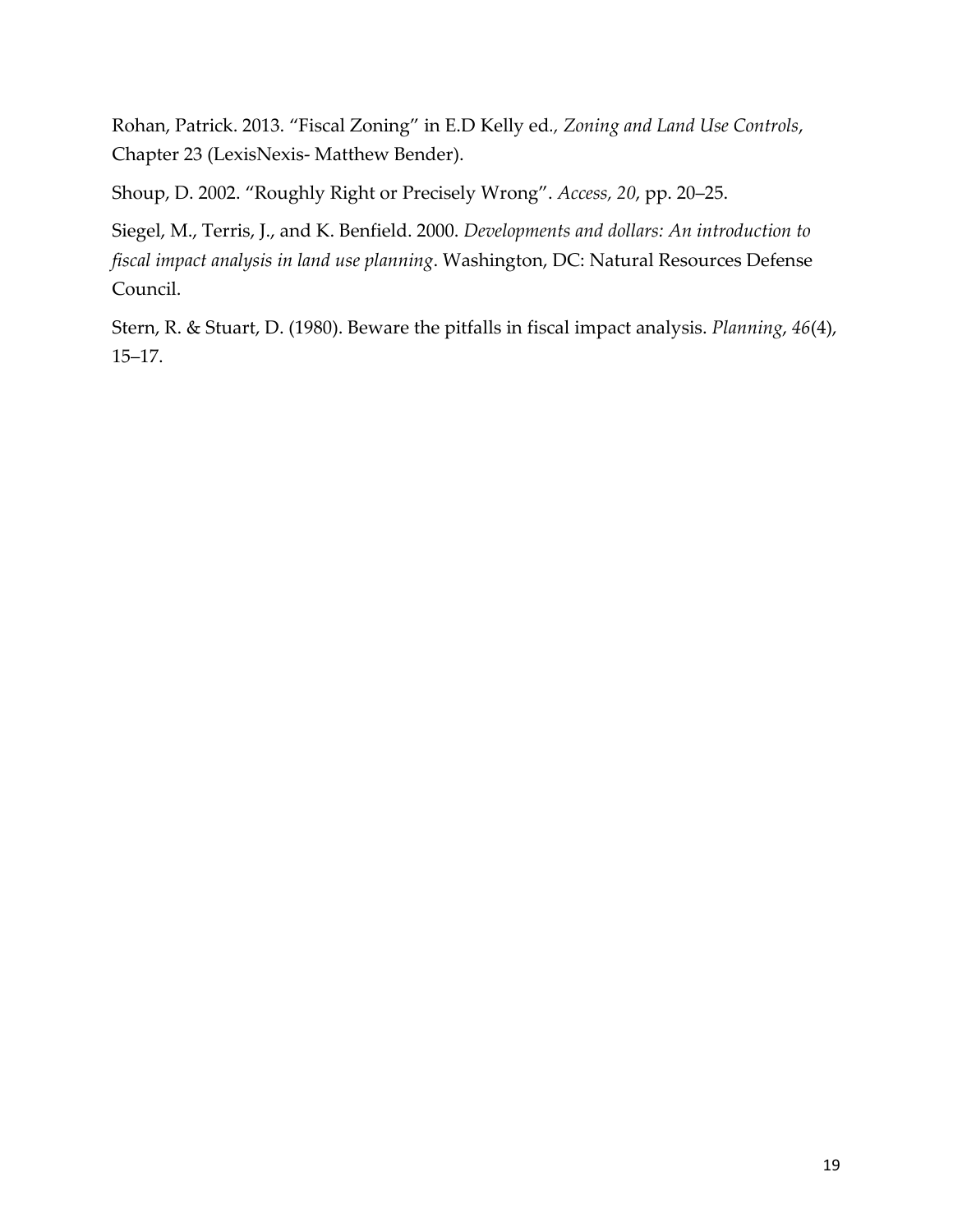# Step-by-Step Guide to LFIM Model

# **Creating the Baseline (for LFIM Envision Tomorrow Application)**

Those using the LFIM as an application to the Envision Tomorrow scenario planning system must first derive baseline data for their jurisdictions. This is a step-by-step guide on building the baseline data for the LFIM. The spreadsheet incorporating the baseline data can be viewed in the "Baseline" tab on the Austin, Texas Case Example spreadsheet.

**Step 1: Enter Resident Population and Worker Estimates for Fiscal Year.** The first task is to enter an estimate of the city's population and workforce for the year from which the city, utility, and school district budget data is derived. In our example, the jurisdictional budget year is FY 2011, which includes three months from the first quarter of 2010 and nine months from calendar year 2011. The population estimate from the U.S. Census (American Community Survey) for the City of Austin is 795,518 for 2010 and 820,610 for 2011. These can be entered in the pink shaded boxes. We multiply the 2010 total by .25 and the 2011 total by .75 to calculate the FY 2011 resident population (in unshaded box).

To estimate the resident worker numbers for the City of Austin for FY 2011, we used the U.S. Census, Longitudinal Employer-Household Dynamics application to estimate resident workers for 2010 and 2011 [\(http://lehd.ces.census.gov/\)](http://lehd.ces.census.gov/). These are entered into the pink boxes. We again multiply the 2010 total by .25 and the 2011 total by .75 to calculate the FY 2011 resident worker population. These estimates form the basis for per resident and per worker average cost estimates in the LFIM.

| <b>Baseline Profile: Austin City</b> |                         |  |  |  |
|--------------------------------------|-------------------------|--|--|--|
| <b>Effective Year</b>                | <b>Fiscal Year 2011</b> |  |  |  |
|                                      |                         |  |  |  |
| <b>People</b>                        | <b>Figure</b>           |  |  |  |
| Population 2010                      | 795,518                 |  |  |  |
| Population 2011                      | 820,610                 |  |  |  |
| Population FY 11                     | 814,337                 |  |  |  |
| <b>Resident Workers 2010</b>         | 573,947                 |  |  |  |
| <b>Resident Workers 2011</b>         | 608,323                 |  |  |  |
| <b>Resident Workers FY 11</b>        | 599,729                 |  |  |  |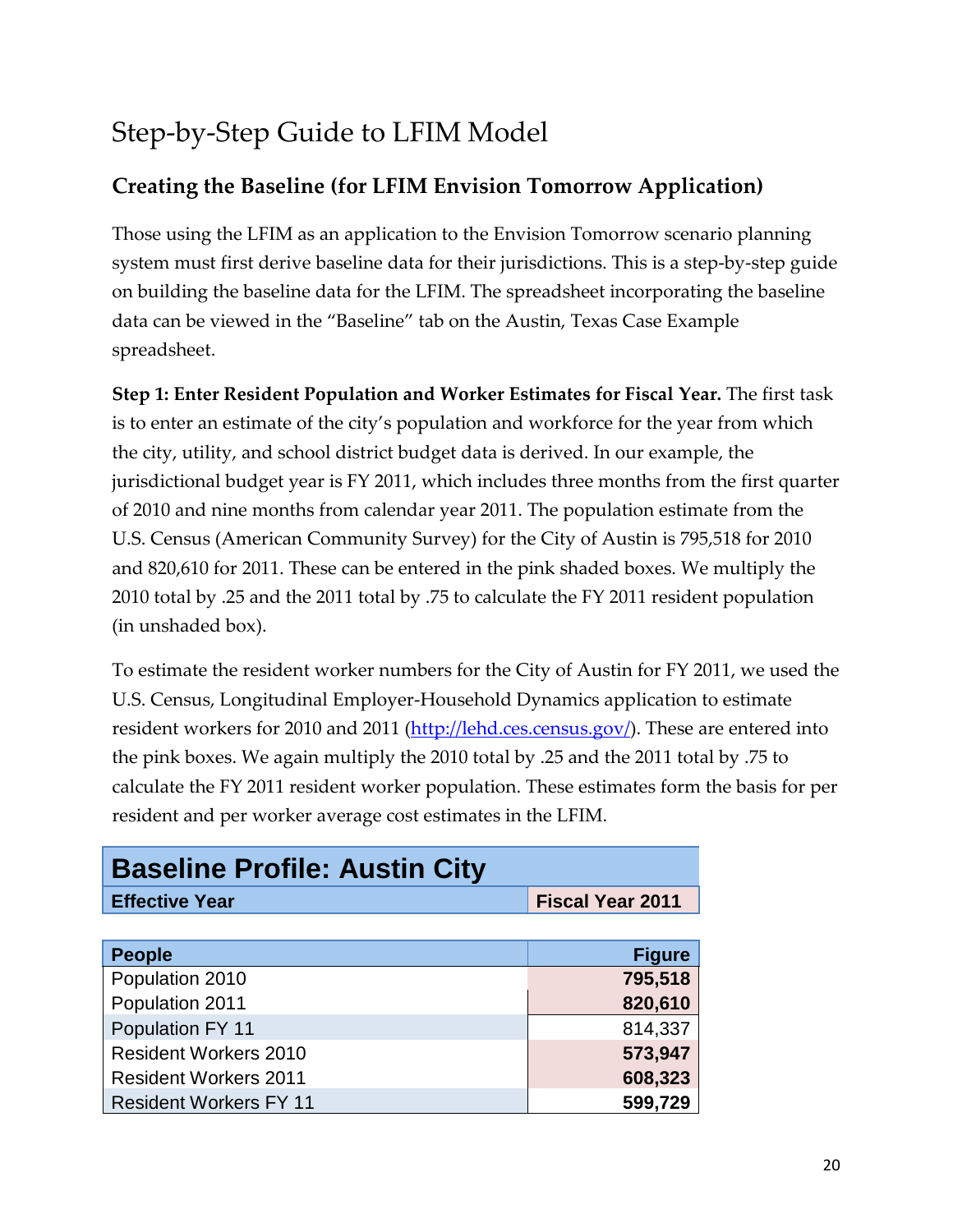**Step 2: Enter Property and Appraisal Data for Jurisdiction** Data on parcels, square footage, and total appraised value (land plus improvement value), can be obtained from most appraisal districts. To build the baseline, the user must enter this date (pink areas in the box, below).

Next, enter the total City property tax revenue and total school district (ISD K-12) property tax revenue derived from budget documents in this area of the baseline spreadsheet. This revenue is allocated to the land uses by the ratio of appraised value of a land use/total appraised value. The effective property tax rates for City property taxes and school (K-12) are then calculated.

| <b>Appraisal Data and Property Tax Rate Estimates</b> |                                           |                  |                                 |                                                                           |                                                   |
|-------------------------------------------------------|-------------------------------------------|------------------|---------------------------------|---------------------------------------------------------------------------|---------------------------------------------------|
| <b>Land-Use/Building Type</b>                         | <b>Parcel units</b><br><b>Square Feet</b> |                  | <b>Total Appraised</b><br>Value | <b>General Fund</b><br><b>Property Taxes</b><br><b>Allocation Formula</b> | <b>Education ISD K12</b><br><b>Property Taxes</b> |
| <b>Residential</b>                                    | 170,461                                   | 431,379,256      | \$49,628,149,695                | \$225,548,240                                                             | \$457,381,403                                     |
| <b>Nonresidential</b>                                 | 9,651                                     | 205,982,657      | \$20,444,167,689                | \$92,913,922                                                              | \$188,416,900                                     |
| <b>Agriculture/ Vacant Land</b>                       | 15.164                                    | 772.183          | \$6,977,857,241                 | \$31,712,716                                                              | \$64,309,110                                      |
| Total***                                              | 195276                                    | 638,134,096      | \$77,050,174,625                | \$350.174.878                                                             | \$710,107,413                                     |
|                                                       | For Services &                            | For Property Tax |                                 | <b>Effective Tax Property</b>                                             | <b>Effective Tax Property</b>                     |
|                                                       | Other Revenues                            | Allocation       |                                 | Tax Rate City                                                             | Tax Rate K-12                                     |
| Property Tax Allocation Residential (%)               | 73.10%                                    | 64.41%           |                                 | 0.45%                                                                     | 0.92%                                             |
| Property Tax Allocation - Non - Residential (%)       | 21.25%                                    | 26.53%           |                                 | 0.45%                                                                     | 0.92%                                             |
| Property Allocation-Agriculture/Vacant Land(%)        | 5.65%                                     | 9.06%            |                                 | 0.45%                                                                     | 0.92%                                             |

In addition, the ARP (with the formula explained above) is calculated for Services and Other Revenues.

## **Step 3: Enter City Sales Tax Revenue for Fiscal Year**

The next step is to enter City sales tax revenues for the fiscal year (pink). Note that all City sales taxes are allocated to non-residential activity/land use. Per worker sales tax revenue for six types of commercial activity are derived using the sales tax calculator (explained above).

| UUIUJ U LAUIJU TUAUJ                |                      |
|-------------------------------------|----------------------|
| <b>Source</b>                       | <b>Taxable Sales</b> |
| <b>Sales Tax Revenue (City)</b>     | \$148,274,599        |
| Sales & Excise Tax Rate, City only  |                      |
| Sales Tax Revenue - Non-Residential | \$148,274,599        |
| <b>Population and Workers</b>       |                      |
| Per worker (general)                | \$247.24             |

#### **Sales & Excise Taxes**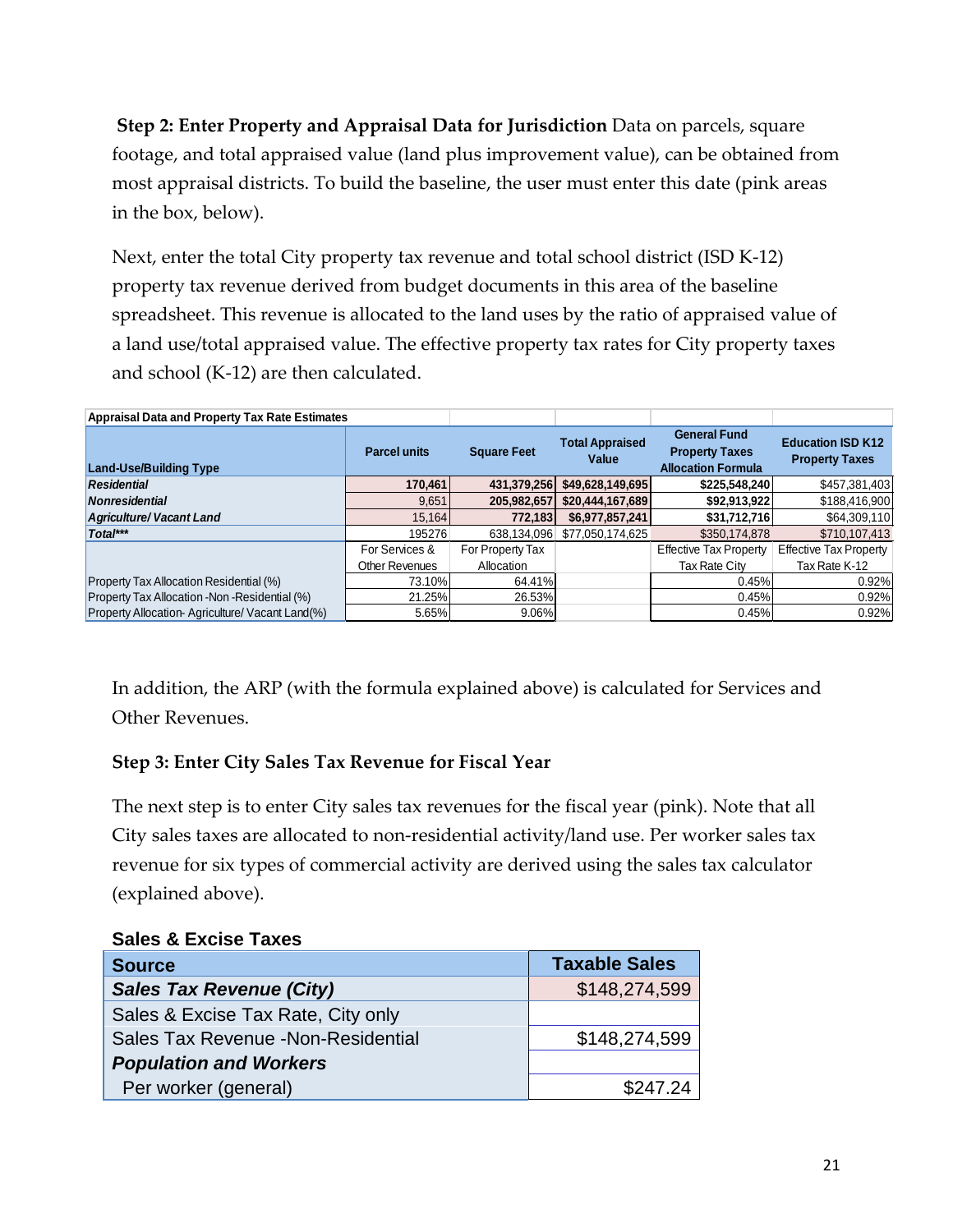#### **Step 4: Enter Non-Tax City Revenue**

Using City budget documents, aggregate non-tax revenue into the following four categories. The ARP is used to allocate non-tax revenue to land use categories, and per resident and per worker revenue estimates are derived.

| Non-Tax Revenue                                 |                 |                                                           |                                                                                |                                                           |                                                                         |
|-------------------------------------------------|-----------------|-----------------------------------------------------------|--------------------------------------------------------------------------------|-----------------------------------------------------------|-------------------------------------------------------------------------|
| <b>Source</b>                                   | Non-Tax Revenue | <b>Revenue</b><br><b>Allocation</b><br><b>Residential</b> | <b>Revenue</b><br><b>Allocation</b><br><b>Agriculture</b><br><b>Open Space</b> | <b>Annual Revenue per</b><br><b>Resident (Residential</b> | <b>Annual Revenue per</b><br><b>Worker (Non-</b><br><b>Residential)</b> |
| Licenses and fees                               | \$206,860,000   | \$151,216,461                                             | \$11,682,540                                                                   | \$185.69                                                  | \$73.30                                                                 |
| <b>Charges for Services</b>                     | \$163,797,000   | \$119,737,033                                             | \$9,250,532                                                                    | \$147.04                                                  | \$58.04                                                                 |
| <b>Other Miscellaneous Revenue</b>              | \$71,435,000    | \$52,219,607                                              | \$4,034,334                                                                    | \$64.13                                                   | \$25.31                                                                 |
| Net Transfers from Balances and Interest Income | \$129,534,699   | \$94,690,993                                              | \$7,315,548                                                                    | \$116.28                                                  | \$45.90                                                                 |
| Total                                           | \$571,626,699   | \$417,864,094                                             | \$32,282,954                                                                   | \$513.13                                                  | \$202.56                                                                |

#### **Step 5: Enter Utility Revenues and Allocation Data**

Using Utility and City budget documents, estimate the total revenue for public utilities. In the City of Austin case, we enter revenues for Water, Wastewater, and Electric utilities.

| <b>Utilities</b>                              |                      |                                                    |                                                                |                                                                         |                                                        |                                                      |
|-----------------------------------------------|----------------------|----------------------------------------------------|----------------------------------------------------------------|-------------------------------------------------------------------------|--------------------------------------------------------|------------------------------------------------------|
| Utility Revenue (water wastewater)            |                      |                                                    |                                                                |                                                                         |                                                        |                                                      |
| <b>Revenue</b>                                | <b>Total Revenue</b> | Revenue<br><b>Allocation</b><br><b>Residential</b> | <b>Revenue</b><br><b>Allocation Non-</b><br><b>Residential</b> | Revenue<br><b>Allocation</b><br><b>Agriculture</b><br><b>Open Space</b> | <b>Revenue Per</b><br>Resident -<br><b>Residential</b> | <b>Revenue Per Worker-</b><br><b>Non-Residential</b> |
| <b>Water Revenue</b>                          | \$238,658,961.00     | \$145,096,918                                      | \$76,310,253                                                   | \$17,251,789.92                                                         | \$178.18                                               | \$127.24                                             |
| Waste Water Revenue                           | \$190,252,868.00     | \$122,079,334                                      | \$59,366,235                                                   | \$8,807,299.45                                                          | \$149.91                                               | \$98.99                                              |
| <b>Electric Utility</b>                       | \$1,248,500,000.00   | \$539,531,258                                      | \$708,968,742                                                  | 0                                                                       | \$662.54                                               | \$1,182.15                                           |
| <b>Storm Water</b>                            | \$0.00               |                                                    |                                                                |                                                                         |                                                        |                                                      |
| <b>Total Utility Revenue</b>                  | \$1,677,411,829.00   | \$806,707,509.87                                   | \$844,645,229.76                                               | \$26,059,089.37                                                         | \$990.63                                               | \$1,408.38                                           |
|                                               | Gallons              | <b>Allocation Share</b>                            |                                                                |                                                                         |                                                        |                                                      |
| Water Use - Residential Customers             | 29,558,376,700       | 60.80%                                             |                                                                |                                                                         |                                                        |                                                      |
| Water Use - Non-Residential Customers         | 15,545,521,200       | 31.97%                                             |                                                                |                                                                         |                                                        |                                                      |
| <b>Water Consumption Other Users</b>          | 3,514,443,400        | 7.23%                                              |                                                                |                                                                         |                                                        |                                                      |
| <b>Total Water Consumption</b>                | 48,618,341,300       | 100.00%                                            |                                                                |                                                                         |                                                        |                                                      |
| Waste Water Consumption Residential Users     | 16,486,769,800       | 64.17%                                             |                                                                |                                                                         |                                                        |                                                      |
| Waste Water Consumption Non-Residential Users | 8,017,388,500        | 31.20%                                             |                                                                |                                                                         |                                                        |                                                      |
| Waste Water Consumption Other Users           | 1,189,422,600        | 4.63%                                              |                                                                |                                                                         |                                                        |                                                      |
| <b>Total Wastewater Consumption</b>           | 25,693,580,900       | 100.00%                                            |                                                                |                                                                         |                                                        |                                                      |
| Electric Consumption Residential Users*       | 417,138,413          | 43.21%                                             |                                                                |                                                                         |                                                        |                                                      |
| Electric Consumption Non-Residential Users*   | 548,138,947          | 56.79%                                             |                                                                |                                                                         |                                                        |                                                      |
| Electric Consumption Other Users*             |                      |                                                    |                                                                |                                                                         |                                                        |                                                      |
| <b>Total Electric Consumption</b>             | 965,277,360          | 100.00%                                            |                                                                |                                                                         |                                                        |                                                      |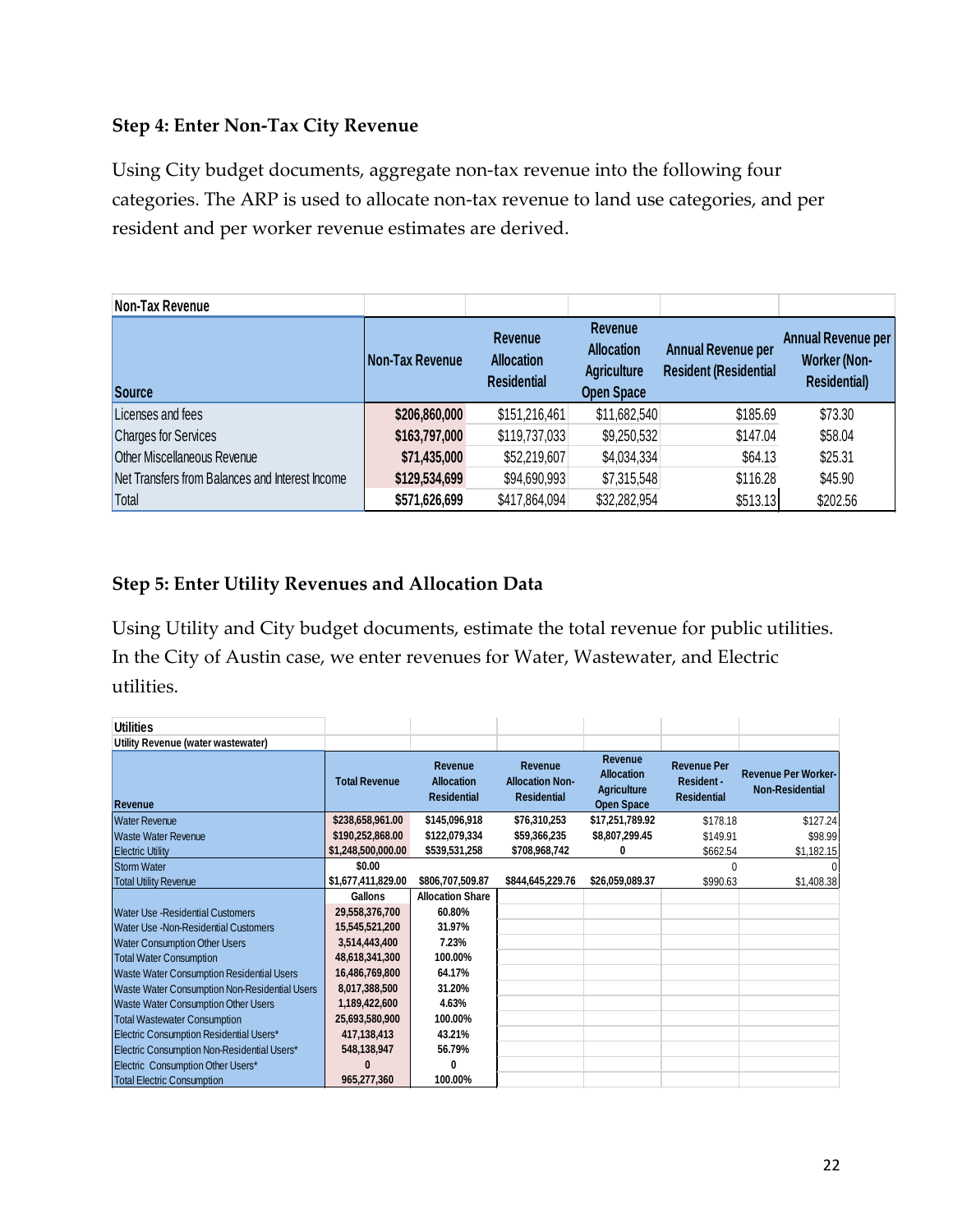In the case of water and wastewater revenues, these were allocated to residential and non-residential land use categories according to the total water and wastewater consumption by land use type. In the case of electric utility revenues, a study of actual revenues from utility bills by land use category was used to allocate utility revenues by land use type.

Once these allocations were made per resident and per worker, utility revenues are calculated.

# **Step 6: Enter Students, Residents in District, School Property Tax, and Other Revenues**

In this section of the baseline tab spreadsheet, we first enter the number of students in the district, the number of district students residing in the city jurisdiction, and the residents in the school district. A key outcome of these entries is an estimate of the aveage student per school district resident (.13 students per school district resident in the Austin case study). This will be used in the preferred scenario spreadsheet to estimate the number of students associated with new residents in a ET development

| <b>Education</b>                           |               |                    |                                                    |                                                         |                                                                         |                                             |                                                            |
|--------------------------------------------|---------------|--------------------|----------------------------------------------------|---------------------------------------------------------|-------------------------------------------------------------------------|---------------------------------------------|------------------------------------------------------------|
|                                            |               |                    |                                                    |                                                         |                                                                         |                                             |                                                            |
| <b>Students</b>                            | 85,273        |                    |                                                    |                                                         |                                                                         |                                             |                                                            |
| <b>Estimated Students in Austin City</b>   | 81,509        |                    |                                                    |                                                         |                                                                         |                                             |                                                            |
| <b>Residents in School District</b>        | 636,113       |                    |                                                    |                                                         |                                                                         |                                             |                                                            |
| <b>Students Per Resident</b>               | 0.13          |                    |                                                    |                                                         |                                                                         |                                             |                                                            |
| <b>Residential Square Feet per Student</b> | 5,292         |                    |                                                    |                                                         |                                                                         |                                             |                                                            |
|                                            |               |                    |                                                    |                                                         |                                                                         |                                             |                                                            |
| K-12 Revenue                               | <b>Amount</b> | <b>Per Student</b> | Revenue<br><b>Allocation</b><br><b>Residential</b> | Revenue<br><b>Allocation Non-</b><br><b>Residential</b> | Revenue<br><b>Allocation</b><br><b>Agriculture</b><br><b>Open Space</b> | Annual Revenue per<br>Student (Residential) | Annual Revenue per<br>Student (Non-<br><b>Residential)</b> |
| Property taxes                             | \$710,107,413 | \$8,712            | \$457,381,403                                      | \$188,416,900                                           | \$64,309,110                                                            | \$8,712.01                                  | \$2,311.61                                                 |
| Property tax rate                          |               |                    |                                                    |                                                         |                                                                         |                                             |                                                            |
| State & Federal                            | \$239,164,553 | \$2,934            |                                                    |                                                         |                                                                         |                                             |                                                            |
| All other revenue                          | \$12,513,555  | \$154              | \$8,862,624                                        | \$3,650,931                                             | \$0                                                                     | \$108.73                                    | \$44.79                                                    |
| <b>Costs</b>                               |               |                    |                                                    |                                                         |                                                                         |                                             |                                                            |
| <b>Total Expenditures</b>                  | \$961,785,521 | \$11,799.75        |                                                    |                                                         |                                                                         |                                             |                                                            |

scenario.

Schoool district property taxes are entered in Step #2 above, but the user enters state and federal revenues received by the school district and "All other" school district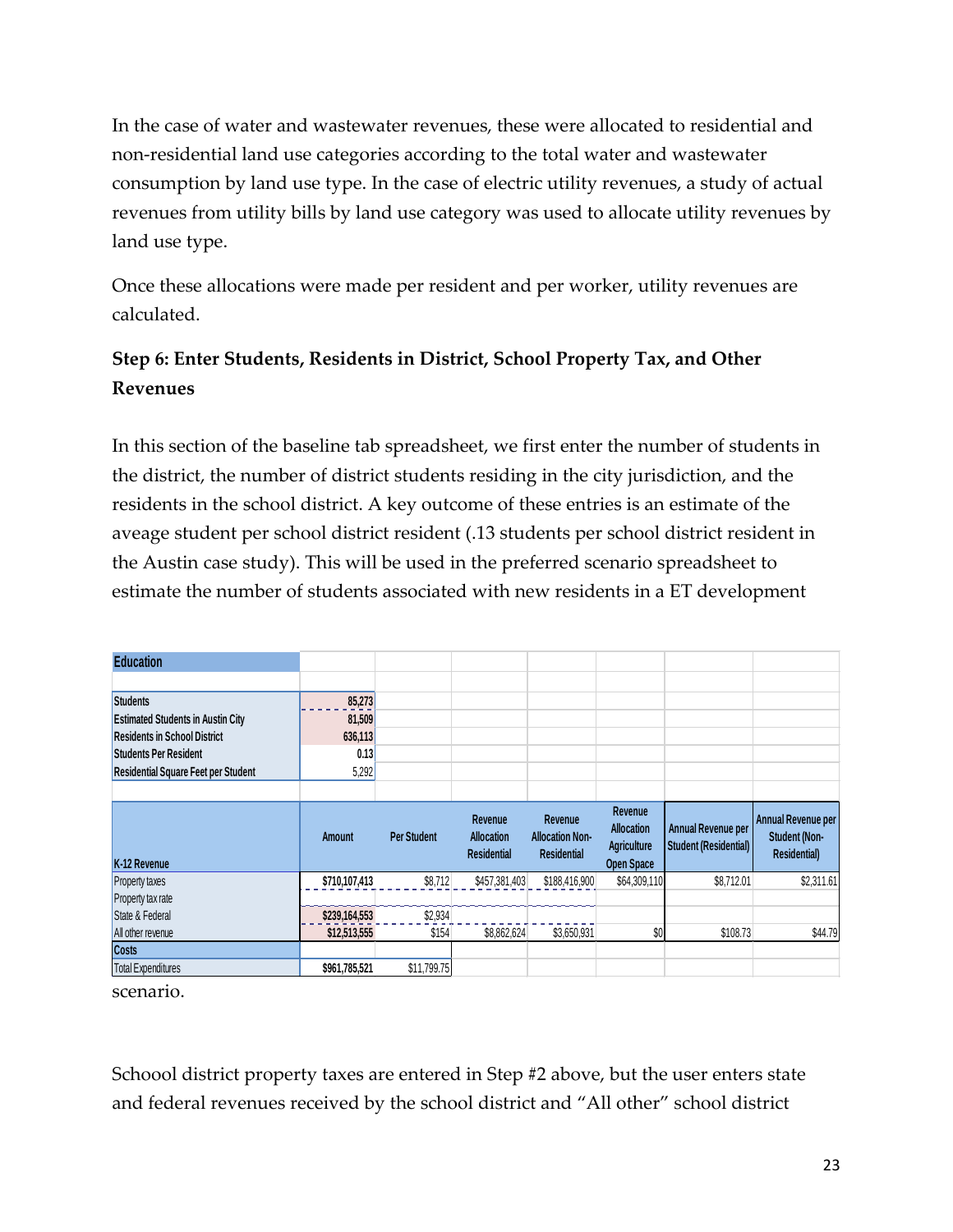revenue here. As noted above, funds transferred from the state and federal governments do not enter into the local fiscal impact analysis in the LFIM. All other revenue is distributed to activity land use types through the ARP ratio. Per student multipliers are then devevoped for school property taxes and "All other" revenue.

#### **Step 7: Enter City Operations Spending By Budget Category**

Data on the City operating budget is entered (in the pink cell areas) based upon City budget documents. In this case, we use the ARP to allocate operating funds by activity land use type for all operating funds, excluding public safety (Police, Fire, and EMS). In these public safety categories, 911 call record data was used as a proxy to allocate these services across activity/land use categories. We entered the share of calls by land use in the pink cells (below the budget numbers) and these ratios were used to allocate total spending to the activity/land use categories for public safety operating expenditures. Once the allocations are made for all the categories per resident and per worker, multipliers are derived and form the basis for operating costs for new residents and workers associated with ET development scenarios (in the Preferred Scenario tab).

| <b>Community Operations and Capital Expenditures Maintenance Profile</b> |                      |                                                    |                                                         |                                                                         |                                                                      |                                                                      |
|--------------------------------------------------------------------------|----------------------|----------------------------------------------------|---------------------------------------------------------|-------------------------------------------------------------------------|----------------------------------------------------------------------|----------------------------------------------------------------------|
| Non-capital revenue and expenditures                                     |                      |                                                    |                                                         |                                                                         |                                                                      |                                                                      |
|                                                                          |                      |                                                    |                                                         |                                                                         |                                                                      |                                                                      |
| Operations and Maintenance (excludes capital<br>projects)                | <b>Annual Budget</b> | Revenue<br><b>Allocation</b><br><b>Residential</b> | Revenue<br><b>Allocation Non-</b><br><b>Residential</b> | Revenue<br><b>Allocation</b><br><b>Agriculture</b><br><b>Open Space</b> | Annual<br><b>Expenditure per</b><br><b>Resident</b><br>(Residential) | <b>Annual Expenditure</b><br>per Worker (Non-<br><b>Residential)</b> |
| General administration                                                   | \$84,583,238         | \$61,831,083                                       | \$17,975,266                                            | \$4,776,888                                                             | \$75.93                                                              | \$29.97                                                              |
| <b>Community &amp; Development Services</b>                              | \$31,631,308         | \$23,122,762                                       | \$6,722,150                                             | \$1,786,397                                                             | \$28.39                                                              | \$11.21                                                              |
| Transportation (Streets & Other)                                         | \$1,665,385          | \$1,217,411                                        | \$353.920                                               | \$94.054                                                                | \$1.49                                                               | \$0.59                                                               |
| Public Health & Human Services                                           | \$40,375,162         | \$29,514,595                                       | \$8,580,356                                             | \$2,280,211                                                             | \$36.24                                                              | \$14.31                                                              |
| Parks and Recreation                                                     | \$42,997,948         | \$31,431,874                                       | \$9,137,739                                             | \$2,428,334                                                             | \$38.60                                                              | \$15.24                                                              |
| Libraries                                                                | \$25,759,664         | \$18,830,539                                       | \$5,474,333                                             | \$1,454,792                                                             | \$23.12                                                              | \$9.13                                                               |
| Police                                                                   | \$248,108,562        | \$128,470,613                                      | \$100,930,563                                           | \$18,707,386                                                            | \$157.76                                                             | \$168.29                                                             |
| Fire                                                                     | \$126,202,312        | \$67,581,338                                       | \$48,714,092                                            | \$9,906,881                                                             | \$82.99                                                              | \$81.23                                                              |
| <b>EMS</b>                                                               | \$47,198,621         | \$25,246,542                                       | \$18,903,048                                            | \$3,049,031                                                             | \$31.00                                                              | \$31.52                                                              |
| Sub Total                                                                | \$648,522,200        | \$387,246,758                                      | \$216,791,468                                           | \$44,483,974                                                            | \$475.54                                                             | \$361.48                                                             |
|                                                                          |                      |                                                    |                                                         |                                                                         |                                                                      |                                                                      |
| Police Response to Residential Location (%)                              | 51.78%               |                                                    |                                                         |                                                                         |                                                                      |                                                                      |
| Police Response to Non-Residential Location(%)                           | 40.68%               |                                                    |                                                         |                                                                         |                                                                      |                                                                      |
| Police Response to Other Location (%)                                    | 7.54%                |                                                    |                                                         |                                                                         |                                                                      |                                                                      |
| Fire Response to Residential Location(%)                                 | 53.55%               |                                                    |                                                         |                                                                         |                                                                      |                                                                      |
| Fire Response to Non-Residential Location (%)                            | 38.60%               |                                                    |                                                         |                                                                         |                                                                      |                                                                      |
| Fire Response to Other Location (%)                                      | 7.85%                |                                                    |                                                         |                                                                         |                                                                      |                                                                      |
| EMS Response to Residential Location (%)                                 | 53.49%               |                                                    |                                                         |                                                                         |                                                                      |                                                                      |
| EMS Response to Non-Residential Location (%)                             | 40.05%               |                                                    |                                                         |                                                                         |                                                                      |                                                                      |
| EMS Response to Other Location (%)                                       | 6.46%                |                                                    |                                                         |                                                                         |                                                                      |                                                                      |

#### **Step 8: Enter Annual City Capital Expenditures and Interest Payments on Debt**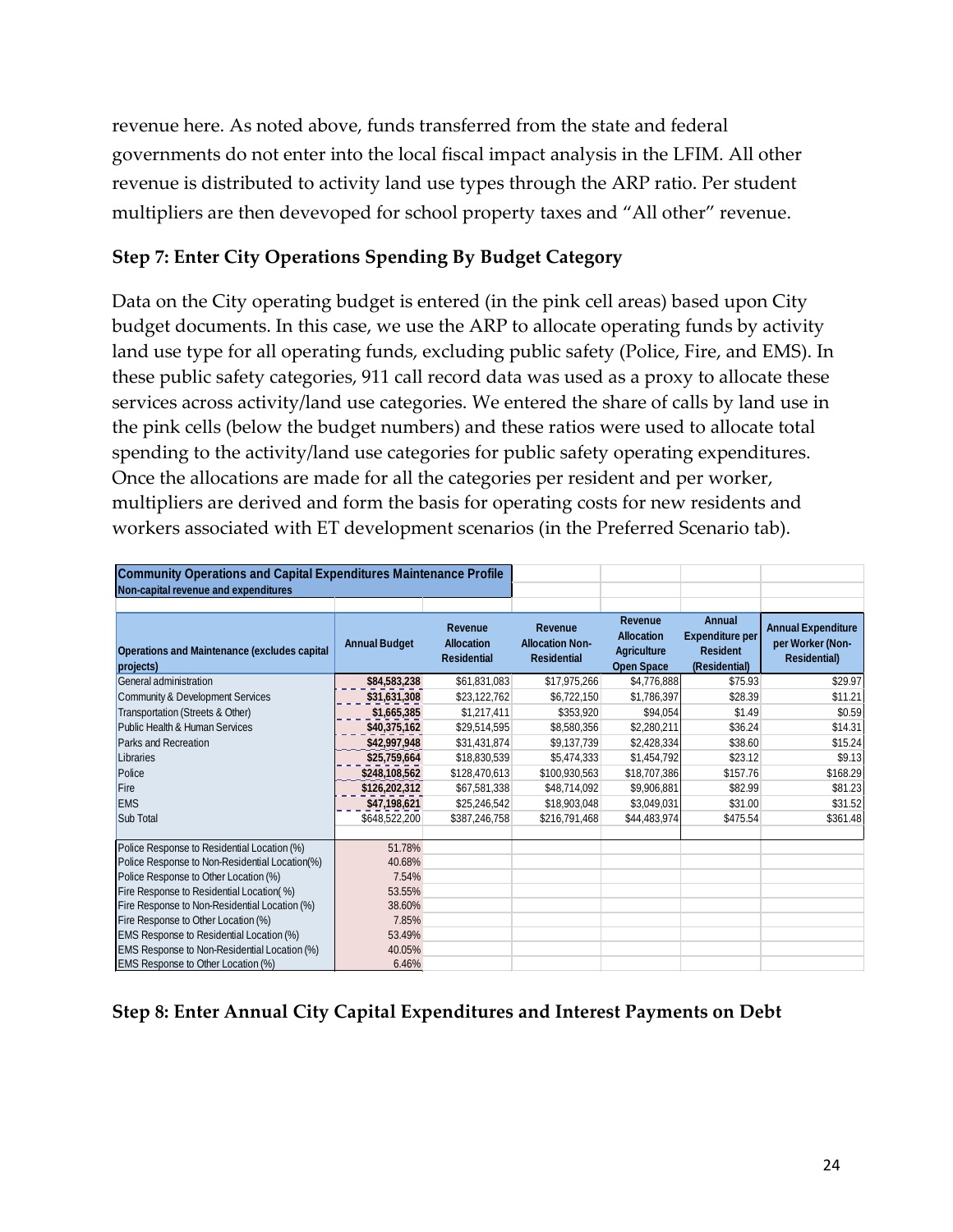Annual Capital Improvement Expenditures for City Departments and annual Debt Service payments on city debt are added to estimate annual capital expenditures for the City (in pink cells).

| <b>City Current Capital Spending and Debt Service</b> | <b>Annual Budget</b> | <b>Expenditure</b><br><b>Allocation</b><br><b>Residential</b> | <b>Expenditure</b><br><b>Allocation Non-</b><br><b>Residential</b> | <b>Expenditure</b><br><b>Allocation</b><br><b>Agriculture</b><br><b>Open Space</b> | Annual<br><b>Expenditure</b><br>per Resident<br>(Residential) | Annual<br><b>Expenditure</b><br>per Worker<br>(Non-<br><b>Residential</b> ) |
|-------------------------------------------------------|----------------------|---------------------------------------------------------------|--------------------------------------------------------------------|------------------------------------------------------------------------------------|---------------------------------------------------------------|-----------------------------------------------------------------------------|
| <b>Capital Improvement Spending</b>                   | \$403,900,000        | \$241,177,504                                                 | \$135,017,851                                                      | \$27,704,645                                                                       | \$296.16                                                      | \$225.13                                                                    |
| <b>Annual Debt Service</b>                            | \$208,709,000        | \$124,624,698                                                 | \$69,768,360                                                       | \$14,315,941                                                                       | \$153.04                                                      | \$116.33                                                                    |
| <b>Total Current Capital Spending</b>                 | \$612,609,000        | \$365,802,202                                                 | \$204,786,212                                                      | \$42,020,586                                                                       | \$449.20                                                      | \$341.46                                                                    |

City annual capital spending and interest payments were allocated to activity/land use types by a ratio derived from the operating budget totals. Total Capital Improvement Spending and Annual Debt Service are allocated to the various activity/land use types by the following formula:

 $\left(\frac{\text{Total City operating expenditures by land use type}}{\text{Total City operating expenditures}}\right)$  x Total City Annual Capital

Improvement Spending and Debt Service Payments

Once annual capital and interest spending are allocated to the land use categories by the above formula, total capital and interest expenditures allocated to residential uses are divided by the number of residents and the total capital and interest expenditures allocated to non-residential uses are divided by the number of workers. This estimates the city capital expenditures per resident and per worker. These per resident and per worker expenditures are multiplied by the total number of residents and total employment in the ET development types (for a particular scenario) to estimate the capital costs associated with different ET project development scenarios.

#### **Step 9: Enter Expenditures for Public Utilities**

Annual expenditures from utility and city budget documents are entered (in the pink cells).

In the case of water and wastewater expenditures, total expenditures were allocated to residential and non-residential activity/land use by the total water and wastewater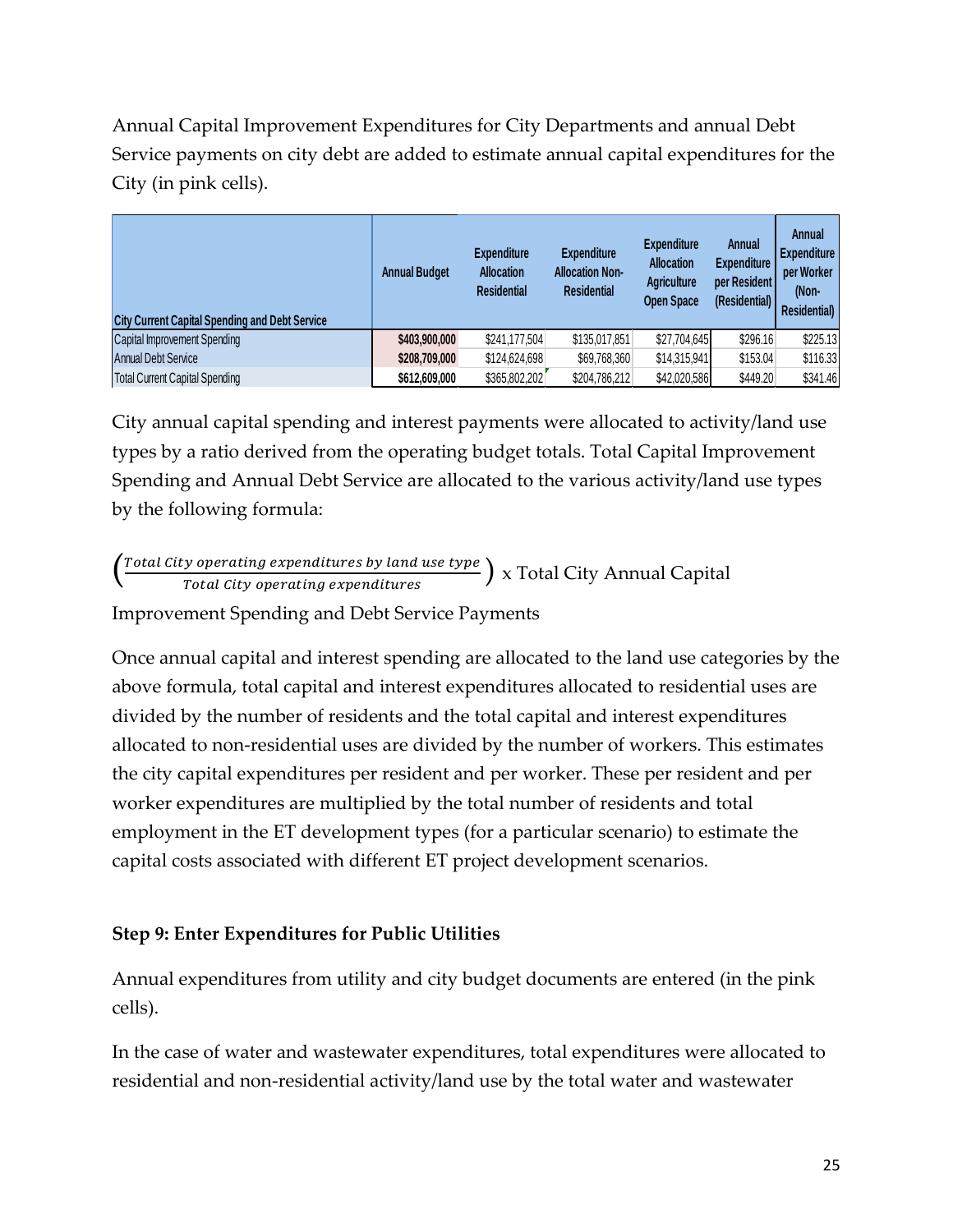consumption totals by land use type (see ratios in Step 5 above). In the case of electric utility expenditures, utility bill payments by land use/activity category are used to allocate utility expenditures by land use type.

| Utilities Expenditures | <b>Annual Budget</b> | <b>Expenditure</b><br><b>Allocation</b><br><b>Residential</b> | <b>Expenditure</b><br><b>Allocation Non-</b><br><b>Residential</b> | <b>Expenditure</b><br><b>Allocation</b><br><b>Agriculture</b><br><b>Open Space</b> | <b>Cost Per</b><br><b>Resident</b><br>(Residential) | <b>Cost Per Worker-Non-</b><br><b>Residential</b> |
|------------------------|----------------------|---------------------------------------------------------------|--------------------------------------------------------------------|------------------------------------------------------------------------------------|-----------------------------------------------------|---------------------------------------------------|
| Water                  | \$227,412,638        | 138.259.518                                                   | 72.714.286                                                         | 16,438,834                                                                         | \$169.78                                            | \$121.25                                          |
| Wastewater             | \$181,287,566        | 116,326,579                                                   | 56,568,715                                                         | 8,392,272                                                                          | \$142.85                                            | \$94.32                                           |
| Energy                 | \$1,072,900,000      | 463,646,846                                                   | 609,253,154                                                        |                                                                                    | \$569.36                                            | \$1,015.88                                        |
| Stormwater             | \$0                  |                                                               |                                                                    |                                                                                    |                                                     | 01                                                |
| <b>Total Utilities</b> | \$1,481,600,204      | \$718,232,943                                                 | \$738,536,155                                                      | \$24,831,106                                                                       | \$881.98                                            | \$1,231.45                                        |

Once public utility expenditures are allocated by land use/activity type, residential utility revenues are divided by the number of residents and the total allocated to nonresidential uses are divided by the number of workers. This estimates the utility expenditures per resident and per worker. These per resident and per worker expenditures are multiplied by the total number of residents and total employment in the ET development types (for a particular scenario) to estimate public utility spending associated with different ET project development scenarios.

## **Step 10: Enter School District Expenditures**

Budget data from the local K-12 school district should be entered. Only total local capital and operating expenditures are considered in the LFIM. All K-12 expenditures are allocated to the residential activity land use category. Total local expenditures for operating and capital are divided by the number of students to calculate a per student cost. This is then used to estimate school expenditures associated with ET+ development scenarios.

| <b>Education</b>                                       | <b>Annual Budget -</b><br>Local<br><b>Expenditures</b> | <b>Expenditure</b><br><b>Allocation</b><br><b>Residential</b> | <b>Expenditure</b><br><b>Allocation Non-</b><br><b>Residential</b> | <b>Expenditure</b><br><b>Allocation</b><br><b>Agriculture</b><br><b>Open Space</b> | <b>Annual</b><br><b>Expenditure per</b><br><b>Student</b> |
|--------------------------------------------------------|--------------------------------------------------------|---------------------------------------------------------------|--------------------------------------------------------------------|------------------------------------------------------------------------------------|-----------------------------------------------------------|
| <b>Total Local Expenditures Capital and Operations</b> | \$722,620,968                                          | \$722,620,968                                                 | \$0                                                                |                                                                                    | \$8,866                                                   |
| Total Expenditures Federal and State                   | \$239,164,553                                          |                                                               |                                                                    |                                                                                    | \$2,934                                                   |
| Total Expenditures                                     | \$961,785,521                                          | \$722,620,968                                                 | \$0                                                                |                                                                                    | \$11,800                                                  |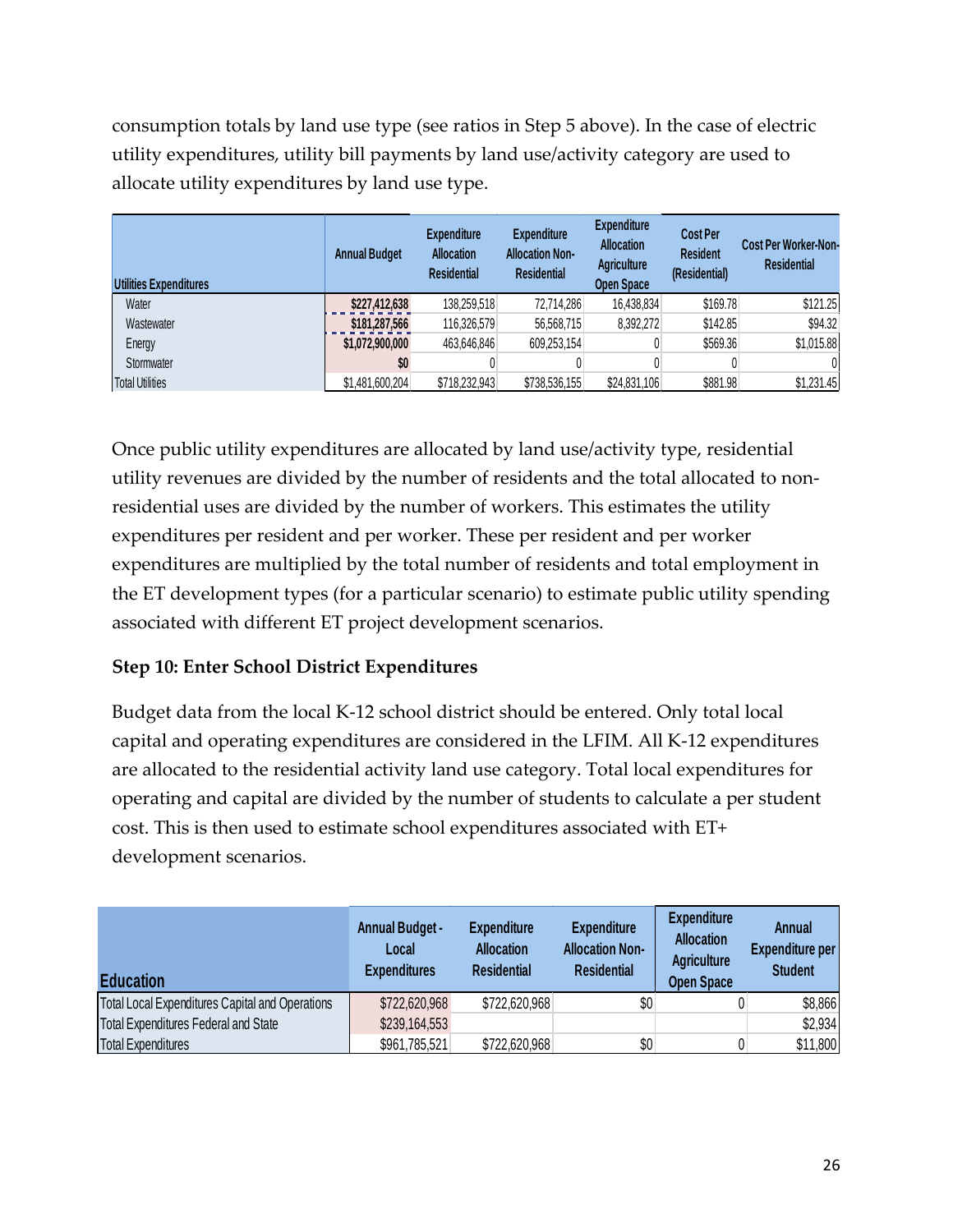## **Summary Table**

A summary table of all City, Utility, and School Revenues and Expenditures is provided at the end of the Baseline spreadsheet tab. This tab should be reviewed as a check on overall tax and budget numbers. The overall budget for all jurisdictions should be in

| <b>Summary Per Capita/Per Worker Revenues and</b><br><b>Expenditures</b> | <b>Annual Budget -</b><br>Local<br><b>Expenditures</b> | <b>Total Residential</b><br>Uses | Total Non-<br><b>Residential</b> | <b>Allocation</b><br><b>Agriculture</b><br><b>Open Space</b> | Annual per<br><b>Resident</b> | Annual per<br>Worker | Annual per<br><b>Student</b> |
|--------------------------------------------------------------------------|--------------------------------------------------------|----------------------------------|----------------------------------|--------------------------------------------------------------|-------------------------------|----------------------|------------------------------|
| <b>Total City Revenues Capital and Operations</b>                        | \$1,070,076,176                                        | \$643,412,334                    | \$362,668,172                    | \$63,995,670                                                 | \$790                         | \$605                | \$0                          |
| Total Utilities Revenue Capital and Operations                           | \$1,651,352,740                                        | \$806,707,510                    | \$844,645,230                    | \$26,059,089                                                 | \$991                         | \$1,408              | \$7                          |
| Total Local School District Revenues Capital and Operations              | \$722,620,968                                          | \$466,244,027                    | \$192,067,831                    | \$64,309,110                                                 | \$573                         | \$320                | \$8,866                      |
| <b>Total Local Revenues</b>                                              | \$3,444,049,884                                        | \$1,916,363,870                  | \$1,399,381,233                  | \$154,363,870                                                | \$2,353                       | \$2,333              | \$8,866                      |
| <b>Total City Expenditures Capital and Operations</b>                    | \$1,261,131,200                                        | \$753,048,960                    | \$421,577,680                    | \$86,504,560                                                 | \$925                         | \$703                | \$0                          |
| Total Utilities Expenditures Capital and Operations                      | \$1,481,600,204                                        | \$718,232,943                    | \$738,536,155                    | \$24,831,106                                                 | \$882                         | \$1,231              | \$0                          |
| Total Local School District Expenditures Capital and Operations          | \$722,620,968                                          | \$722,620,968                    |                                  |                                                              | \$887                         | \$0                  | \$8,866                      |
| <b>Total Local Expenditures</b>                                          | \$3,465,352,372                                        | \$2,193,902,870                  | \$1,160,113,835                  | \$111,335,667                                                | \$2,694                       | \$1,934              | \$0                          |

rough balance (not more than one percent in surplus or deficit) because most local jurisdictions cannot run significant annual budget deficits.

# Running Envision Tomorrow Scenarios: (The Preferred Scenarios Tab)

Once the baseline data for the LFIM is entered, the user is prepared to link the LFIM with the Envision Tomorrow Scenario planning system (ET+). In the Austin case example, we link to ET+ via the Building Prototype Summary sheet in ET+. To run the LFIM to determine the fiscal impacts of various scenarios, the following information must be added by the user and obtained from the ET scenario:

#### **Data Added by User**

The LFIM user must add a discount rate to estimate the present value of the stream of revenues and expenditures over the life of the project. In our Austin case example, we select a 3.5% discount rate. However, the user should consult with local government finance personnel to determine the discount rate used locally to evaluate capital improvement projects and should add this rate into cell B-10 of the Preferred Scenario spreadsheet tab. In addition, the user should add an estimate of the project life (the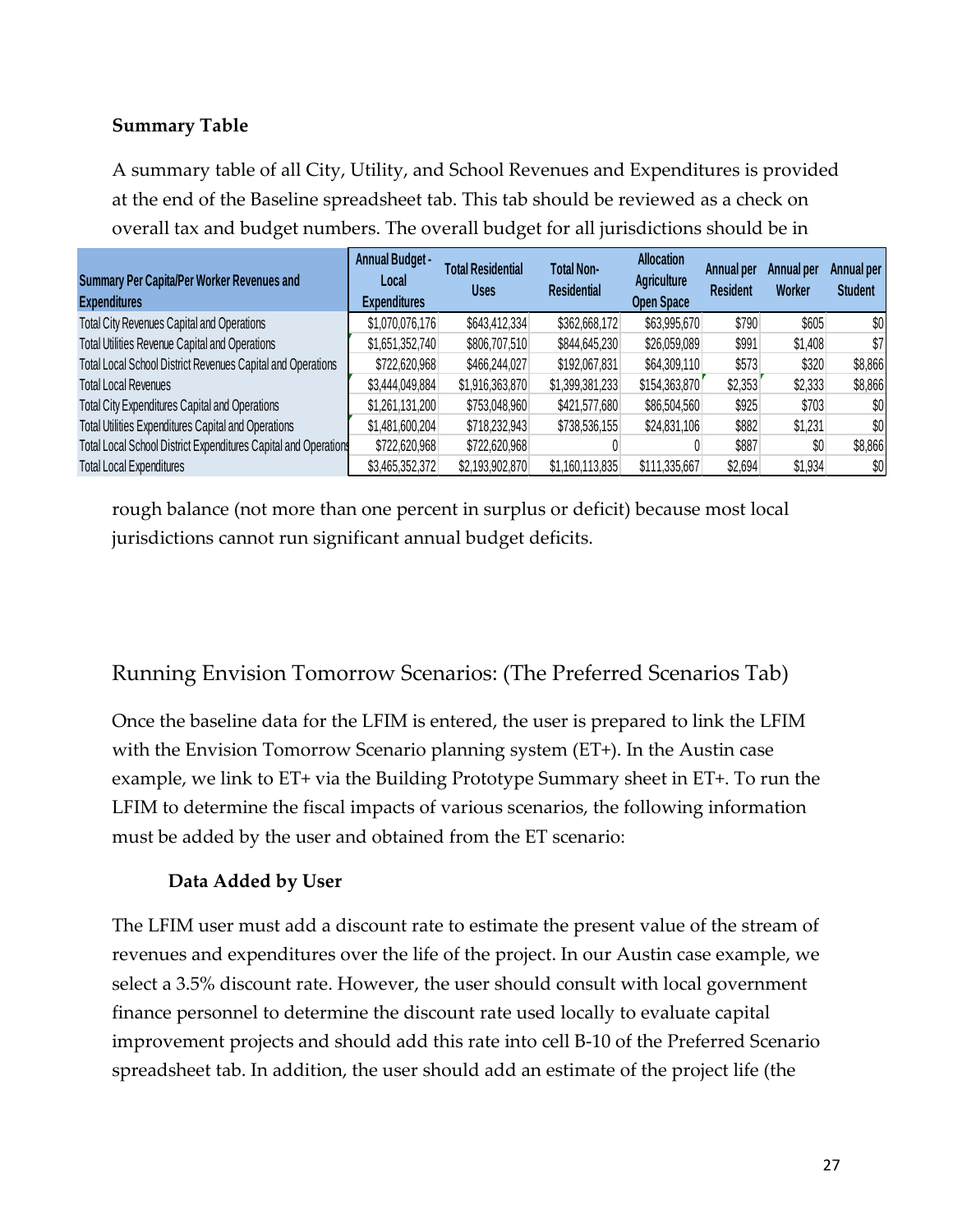period over which the project will last and/or its fiscal impacts will be considered) in cell B-11. In the Austin case example we use a 20 year project life estimate.

| Data Added by User (Preferred Scenario Spreadsheet Tab)  | Cell Number (Preferred Scenario |
|----------------------------------------------------------|---------------------------------|
|                                                          | Spreadsheet Tab)                |
| Discount Rate                                            | $B-10$                          |
| Project Life (years)                                     | $B-11$                          |
| Annual City Sales Tax Per Employee - Retail              | $G-21$                          |
| Annual City Sales Tax Per Employee - Office              | $G-22$                          |
| Annual City Sales Tax Per Employee -Industrial           | $G-23$                          |
| Annual City Sales Tax Per Employee - Education (Private) | $G-24$                          |
| Annual City Sales Tax Per Employee - Lodging             | $G-25$                          |

Table 2: Data Added By User in Preferred Scenario Spreadsheet Tab

In addition, the user must add an estimate of annual city sales tax per employee. In the Austin case example, these estimates were generated by the sales tax calculator (described above). Again, in the Austin case example, the sales tax per employee is estimated for five non-residential activity/land use types (retail, office, industrial, education (private), and lodging) and added to cells G-21 through G-25 in the Preferred Scenario Spreadsheet tab.

# **Data Added Through Links with Envision Tomorrow Building/Development Prototype Summary Sheet**

The remainder of the "input" data necessary to run a LFIM fiscal impact estimate on ET+ scenario developments must be drawn from the ET+ Building/ Development Type spreadsheet for a specific scenario. The following data must be added via links to the ET+ spreadsheets (see Table 3 below).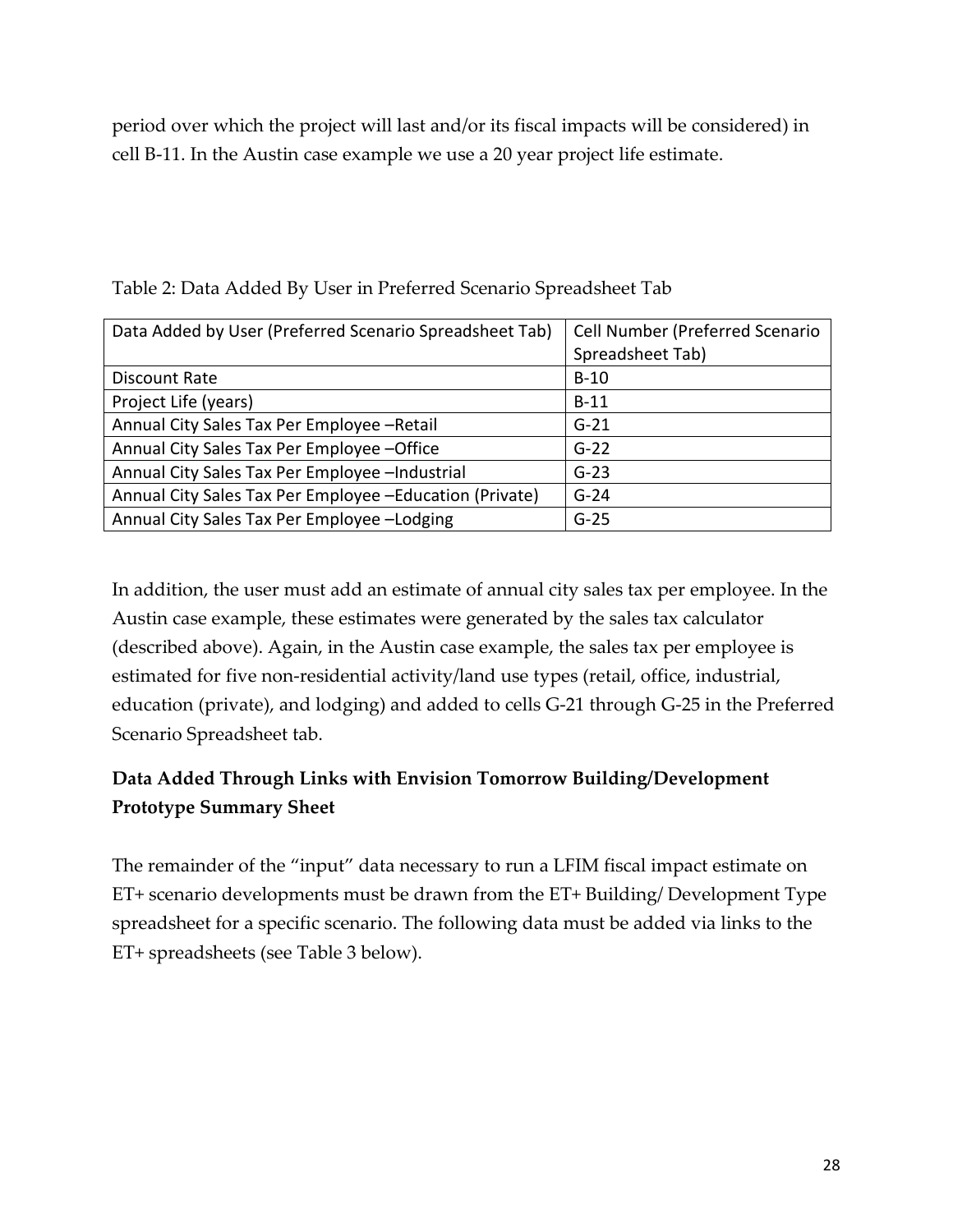| Data Added by Links to ET Spreadsheet                                       | Cell Number         |
|-----------------------------------------------------------------------------|---------------------|
|                                                                             | (Preferred Scenario |
|                                                                             | Spreadsheet Tab)    |
| Residential Units (Housing Units from Scenario development)                 | $B-17$              |
| Total Residents (# of Residents from Scenario development)                  | $C-17$              |
| Total Residential Sq. Footage (Sq. Feet Residential from Scenario           | $D-17$              |
| development)                                                                |                     |
| Total Residential Land Plus Improvement Value (Total Project Value for      | $G-17$              |
| Residential from Scenario development)                                      |                     |
| Total Non-Residential Sq. Footage (Sq. Feet Retail from Scenario            | $B-21$              |
| development)                                                                |                     |
| Total Non-Residential Sq. Footage (Sq. Feet Office from Scenario            | $B-22$              |
| development)                                                                |                     |
| Total Non-Residential Sq. Footage (Sq. Feet Industrial from Scenario        | $B-23$              |
| development)                                                                |                     |
| Total Non-Residential Sq. Footage (Sq. Feet Education-Private from Scenario | $B-24$              |
| development)                                                                |                     |
| Total Non-Residential Sq. Footage (Sq. Feet Lodging from Scenario           | $B-25$              |
| development)                                                                |                     |
| Total Employees (Retail from Scenario development)                          | $C-21$              |
| Total Employees (Office from Scenario development)                          | $C-22$              |
| Total Employees (Industrial from Scenario development)                      | $C-23$              |
| Total Employees (Education-Private from Scenario development)               | $C-24$              |
| Total Employees Lodging from Scenario development                           | $C-25$              |
| Total Non-Residential Land Plus Improvement Value (Total Project Value for  | $D-21$              |
| Retail from Scenario development)                                           |                     |
| Total Non-Residential Land Plus Improvement Value (Total Project Value for  | $D-22$              |
| Office from Scenario development)                                           |                     |
| Total Non-Residential Land Plus Improvement Value (Total Project Value for  | $D-23$              |
| Industrial from Scenario development)                                       |                     |
| Total Non- Residential Land Plus Improvement Value (Total Project Value for | $D-24$              |
| Education-Private from Scenario development)                                |                     |
| Total Non-Residential Land Plus Improvement Value (Total Project            | $D-25$              |
| Value for Lodging from Scenario development)                                |                     |

# Table 3: Data Added By User in Preferred Scenario Spreadsheet Tab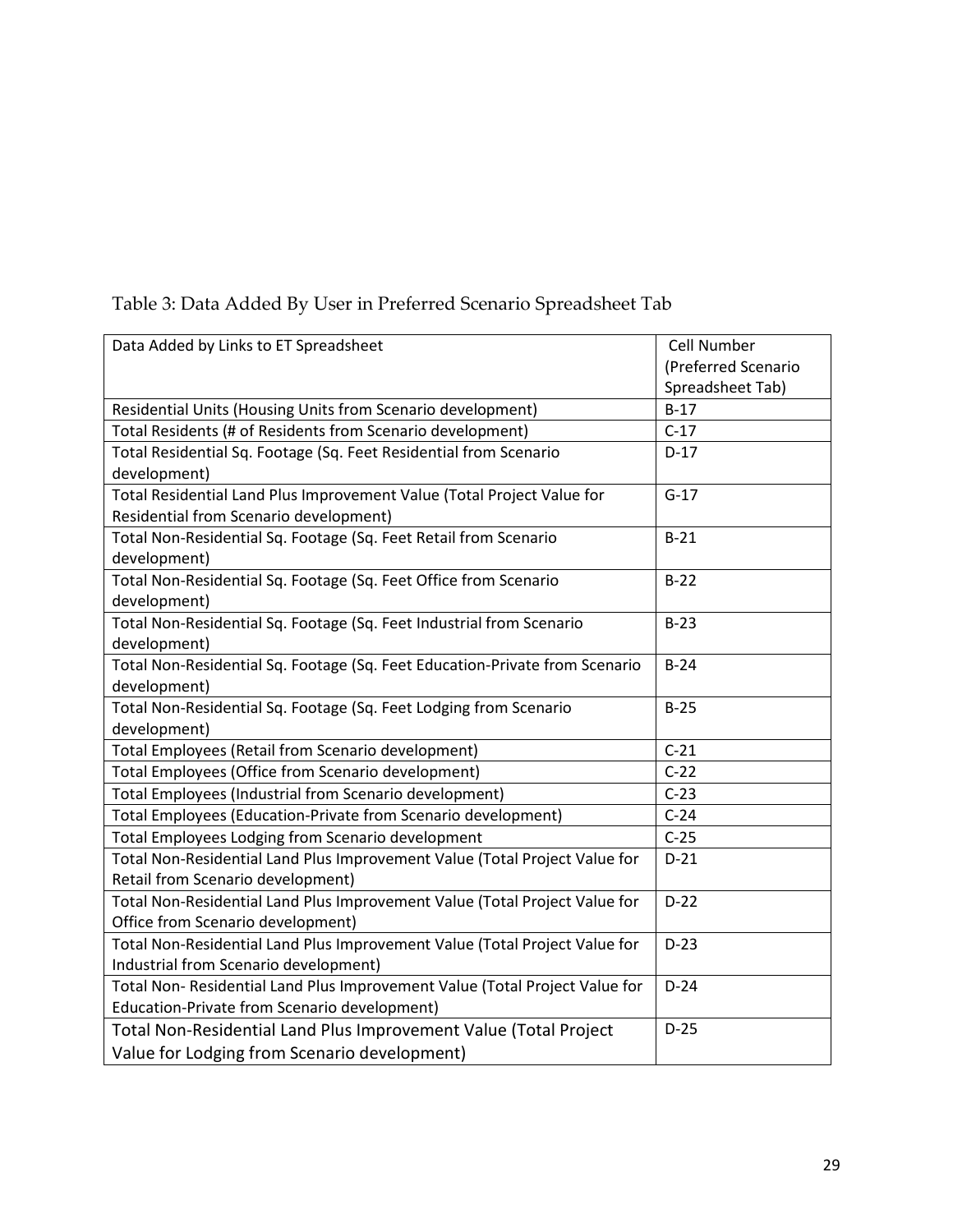In the Austin case example, we entered the user data and linked to a scenario development spreadsheet generated by ET. In this scenario example (Dev Type tab) on the LFIM Austin spreadsheet, we have the following linked inputs:

| Data Added by Links to ET Spreadsheet                                       | <b>Cell Number</b>  |
|-----------------------------------------------------------------------------|---------------------|
|                                                                             | (Preferred Scenario |
|                                                                             | Spreadsheet Tab)    |
| Residential Units (Housing Units from Scenario development)                 | 1,474               |
| Total Residents (# of Residents from Scenario development)                  | 5,060               |
| Total Residential Sq. Footage (Sq. Feet Residential from Scenario           | 2,371,077           |
| development)                                                                |                     |
| Total Residential Land Plus Improvement Value (Total Project Value for      | \$330,953,876       |
| Residential from Scenario development)                                      |                     |
| Total Non-Residential Sq. Footage (Sq. Feet Retail from Scenario            | 949,431             |
| development)                                                                |                     |
| Total Non-Residential Sq. Footage (Sq. Feet Office from Scenario            | 1,376,981           |
| development)                                                                |                     |
| Total Non-Residential Sq. Footage (Sq. Feet Industrial from Scenario        |                     |
| development)                                                                |                     |
| Total Non-Residential Sq. Footage (Sq. Feet Education-Private from Scenario |                     |
| development)                                                                |                     |
| Total Non-Residential Sq. Footage (Sq. Feet Lodging from Scenario           | 141,090             |
| development)                                                                |                     |
| Total Employees (Retail from Scenario development)                          | 949                 |
| Total Employees (Office from Scenario development)                          | 5,508               |
| Total Employees (Industrial from Scenario development)                      |                     |
| Total Employees (Education-Private from Scenario development)               |                     |
| Total Employees Lodging from Scenario development                           | 122                 |
| Total Non-Residential Land Plus Improvement Value (Total Project Value for  | \$214,714,715       |
| Retail from Scenario development)                                           |                     |
| Total Non-Residential Land Plus Improvement Value (Total Project Value for  | \$308,821,957       |
| Office from Scenario development)                                           |                     |
| Total Non-Residential Land Plus Improvement Value (Total Project Value for  |                     |
| Industrial from Scenario development)                                       |                     |
| Total Non- Residential Land Plus Improvement Value (Total Project Value for |                     |
| Education-Private from Scenario development)                                |                     |
| Total Non-Residential Land Plus Improvement Value (Total Project            | 38,380,457          |
| Value for Lodging from Scenario development)                                |                     |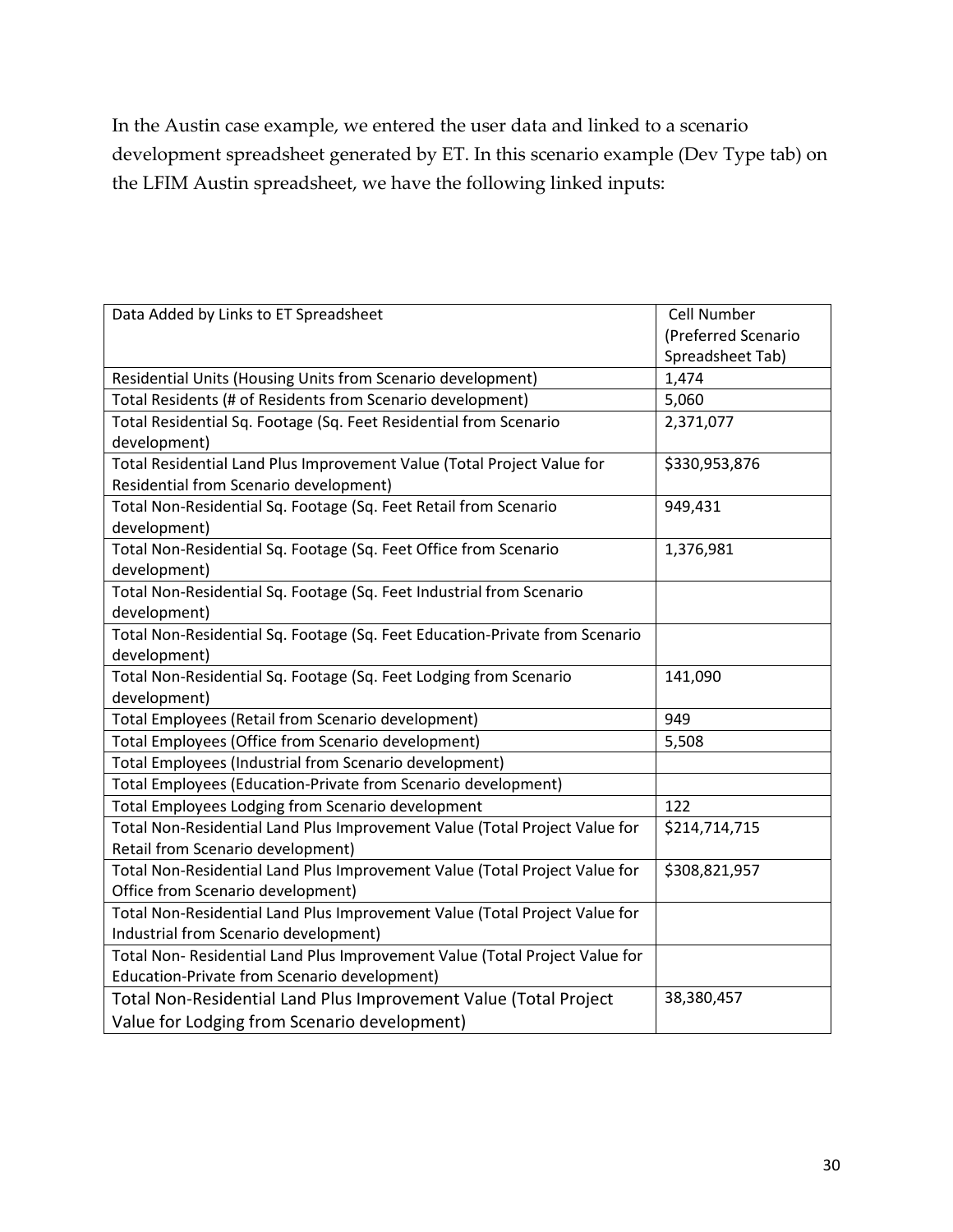In this scenario example we have a high value, mixed use development with 5,060 residents and 6,850 workers (primarily in a large office park component).

# **LFIM Scenario Results**

Once the required data is added by the user and via links with ET, the LFIM will then automatically calculate the fiscal impacts of a scenario (in the Preferred Scenario spreadsheet tab). Net fiscal impacts are calculated for the City, the Public Utilities, and the School District.

# **Scenario Fiscal Impacts - City**

All City property tax revenues, sales tax revenues, and other city non-tax revenues associated with an ET scenario are calculated and added to the "City Revenue and Cost Analysis Operating and Annual Capital" table on the Preferred Scenario tab. All City operating and capital expenditures associated with the new residential and nonresidential development are estimated in the "City Revenue and Cost Analysis Operating and Annual Capital" table as well.

The summary table for City fiscal balances is reported (below) in in the Preferred Scenario spreadsheet tab (Cells A-66 through D -74):

| <b>City Revenue-Cost Analysis Operating &amp;</b><br><b>Annual Capital</b> | Preferred Estimate, Direct Value Property Tax, Per Resident<br>Per Worker Basis for other Taxes and Expenditures |                 |                  |
|----------------------------------------------------------------------------|------------------------------------------------------------------------------------------------------------------|-----------------|------------------|
|                                                                            | <b>Residential</b>                                                                                               | Non-Residential | <b>Net Total</b> |
| Annual Revenues                                                            | \$4,100,734                                                                                                      | \$5,438,878     | \$9,539,613      |
| Annual Expenditures                                                        | \$4,679,482                                                                                                      | \$4,625,272     | \$9,304,754      |
| Revenue/Cost Ratio                                                         | 0.88                                                                                                             | 1.18            | 1.03             |
| Net Revenue (Cost)                                                         | $-$578,747$                                                                                                      | \$813,606       | \$234,859        |
| Analysis Period, Years                                                     | 20.00                                                                                                            | 20              |                  |
| Cost of Capital @                                                          | 3.50%                                                                                                            | 3.50%           | 3.50%            |
| Present Value of Net Revenue (Cost)                                        | $-$ \$8,225,388                                                                                                  | \$11,563,301    | \$3,337,912      |

In the Austin case example, this development generates \$9,539,613 in annual revenues and \$9,304,754 in expenditure demands to service the new residents and businesses (workers). This yields a net annual surplus for the City of \$234,859 (close to a balance). The table provides a Revenue/Cost ratio—in this case: 1.03. Over the full 20 year project period this development scenario would yield present value (discounted at 3.5%) net revenues equaling approximately \$3.34 million. A positive net balance for the City in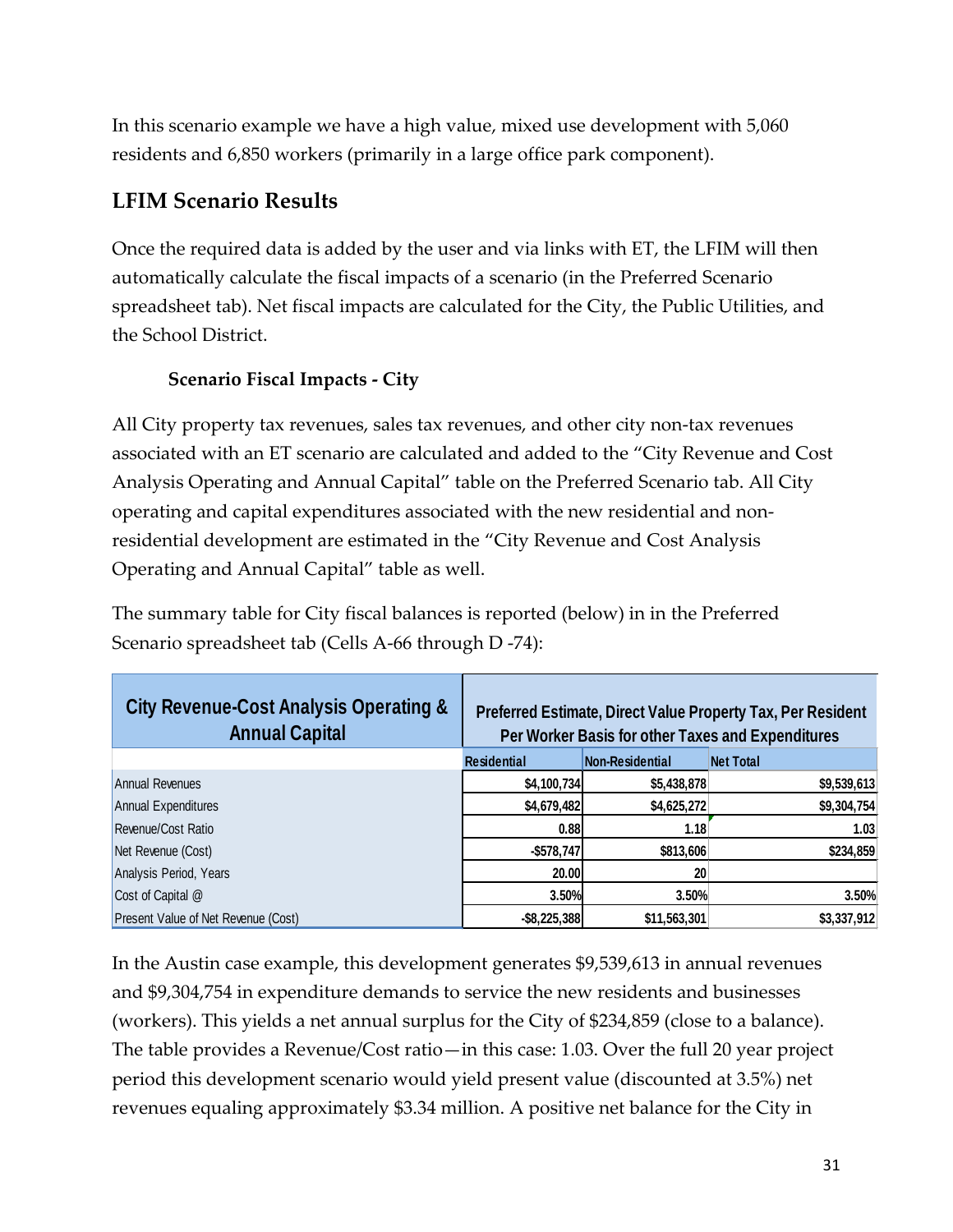this scenario is not surprising given the high proportion of non-residential development. In many U.S. jurisdictions, non-residential development yields greater revenues than required expenditures to provide services, while residential development demands greater public expenditures than it contributes in revenues. Indeed, with a relatively high property value development scenario such as this, it is surprising that the positive balance is not greater as a result of the high ratio of commercial development.

The relatively low positive balance from this particular scenario is in part explained (and compensated for) by the fact that the City's public utilities do generate additional positive balances that are subsequently used to support City operating activities. This is reveled in utilities impact table that follows.

# **Scenario Fiscal Impacts - Public Utilities**

All Utility revenues (publicly owned) and capital and operating expenditures associated with this ET development scenario are calculated and added to the "Public Utility Revenue Cost Analysis Operating and Annual Capital" table on the Preferred Scenario spreadsheet tab (Cells A-93 through D-102).

| <b>Public Utility Revenue-Cost Analysis</b><br><b>Operating &amp; Annual Capital</b> | Preferred Estimate - Per Resident, Per Worker Basis |                 |                  |
|--------------------------------------------------------------------------------------|-----------------------------------------------------|-----------------|------------------|
|                                                                                      | <b>Residential</b>                                  | Non-Residential | <b>Net Total</b> |
| Annual Revenues                                                                      | \$5,012,918                                         | \$9,266,890     | \$14,279,809     |
| Annual Expenditures                                                                  | \$4,463,133                                         | \$8,102,732     | \$12,565,865     |
| Revenue/Cost Ratio                                                                   | 1.12                                                | 1.14            | 1.14             |
| Net Revenue (Cost)                                                                   | \$549,785                                           | \$1,164,159     | \$1,713,944      |
| Analysis Period, Years                                                               | <b>20</b>                                           | 20 <sup>1</sup> | <b>20</b>        |
| Cost of Capital @                                                                    | 3.50%                                               | 3.50%           | 3.50%            |
| Present Value of Net Revenue (Cost)                                                  | \$7,813,768                                         | \$16,545,494    | \$24,359,262     |

Public utilities in this Austin case (water, wastewater, and electric) generate a significant fiscal surplus. In this scenario, the development generates \$14,279,809 in annual utility revenues and \$12,505,865 in expenditures to provide utility services to the new residents and businesses (workers). This yields a net annual surplus for the City of \$1,713,944. The table provides a Revenue/Cost ratio estimate of 1.14. Over the full 20 year project period this development scenario would yield present value (discounted at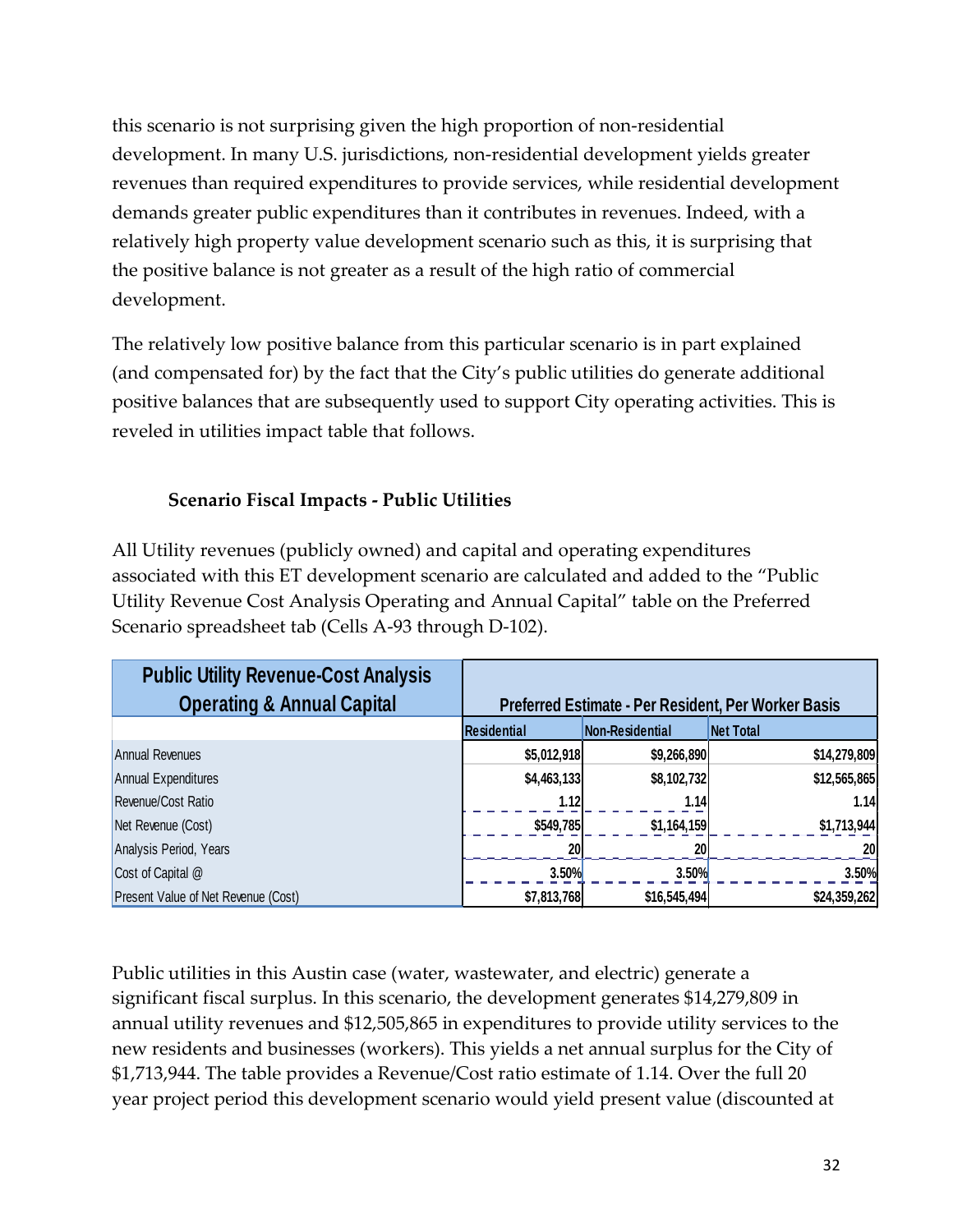3.5%) net revenues from utilities equaling approximately \$24.4 million. A positive net balance for the scenario is expected as the public utilities owned by the City of Austin generate a surplus that is transferred to the City. It is not unusual for public utilities to spin off revenues to their owners (in this case the City of Austin). These transfers are seen as a rational compensation for not paying property taxes to a city (which would be the case with a private utility company that pays property taxes and other revenues to their host city). When city and public utility fiscal balances are considered together, this City of Austin scenario development would generate an attractive positive fiscal balance.

#### **Scenario Fiscal Impacts - Public Schools**

All School district property tax and all other revenues, as well as the expenditures to serve additional K-12 students associated with an ET scenario, are calculated and added to the "K-12 Revenue Cost Analysis Operating and Annual Capital" table on the Preferred Scenario tab (Cells A-131-D-139).

| K-12 Revenue-Cost Analysis Operating &<br><b>Annual Capital</b> | Preferred Estimate - Direct Property Value Plus Per Student<br><b>Estimate for (K-12) Basis</b> |                 |                  |
|-----------------------------------------------------------------|-------------------------------------------------------------------------------------------------|-----------------|------------------|
|                                                                 | <b>Residential</b>                                                                              | Non-Residential | <b>Net Total</b> |
| Annual Revenues                                                 | \$3,120,630                                                                                     | \$5,207,767     | \$8,328,396      |
| Annual Expenditures                                             | \$6,013,966                                                                                     | \$0             | \$6,013,966      |
| Revenue/Cost Ratio                                              | 0.52                                                                                            |                 | 1.38             |
| Net Revenue (Cost)                                              | $-$ \$2,893,336                                                                                 | \$5,207,767     | \$2,314,430      |
| Analysis Period, Years                                          | 20 <sub>l</sub>                                                                                 | 20              | 20               |
| Cost of Capital @                                               | 3.50%                                                                                           | 3.50%           | 3.50%            |
| Present Value of Net Revenue (Cost)                             | $-$41,121,263$                                                                                  | \$74,014,878    | \$32,893,615     |
|                                                                 |                                                                                                 |                 |                  |

This scenario development generates a significant fiscal surplus for Austin's K-12 public school district. The development generates \$8,328,396 in annual school district property taxes and \$6,103,966 in expenditures needed to provide K-12 services for the children anticipated in this scenario. This yields a net annual surplus for the school district of \$2,314,430. The table provides a Revenue/Cost ratio estimate of 1.38 for public schools. Over the full 20 year project period this development scenario would yield present value (discounted at 3.5%) net revenues from utilities equaling approximately \$32.9 million. A positive net balance for public K-12 schools in this scenario is explained by two factors. First, the high commercial component of this development means that substantial school property taxes are generated by commercial activity, with no direct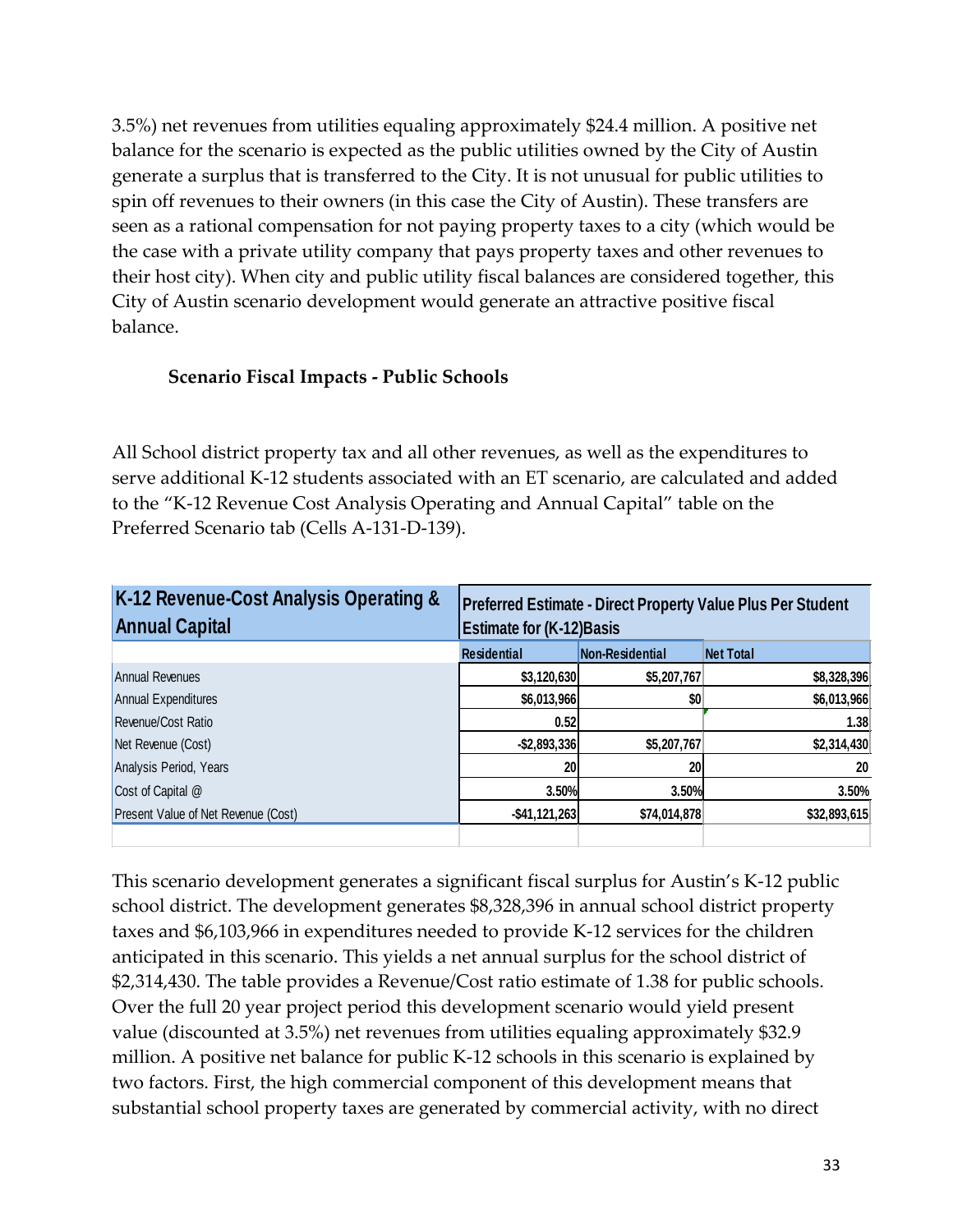demand for school district spending. Second, the Austin Independent School District has a relatively low student/resident ratio. This is due to the age demographics of the City, with an above average share of the population not in peak child bearing years.

#### **Overall Fiscal Balance for Scenario Development (City, Utilities, and Public Schools)**

The final table in the Preferred Scenario tab combines the fiscal impact numbers for the City, Utilities, and the School District (Cells A-144—D-152). It provides an overall estimate of the fiscal impacts from an ET scenario development. It gives a very general assessment of the fiscal implications of various development scenarios.

| <b>Aggregated Revenue-Cost Analysis all</b><br><b>Jurisdictions/Functions - Operating &amp;</b><br><b>Annual Capital</b> | Preferred Estimate - Direct Property Tax, Other Per Resident,<br>Per Worker by Sector With Per Student for (K-12) Basis |                 |                  |
|--------------------------------------------------------------------------------------------------------------------------|-------------------------------------------------------------------------------------------------------------------------|-----------------|------------------|
|                                                                                                                          | <b>Residential</b>                                                                                                      | Non-Residential | <b>Net Total</b> |
| Annual Revenues                                                                                                          | \$12,234,282                                                                                                            | \$19,913,535    | \$32,147,818     |
| Annual Expenditures                                                                                                      | \$15, 156, 581                                                                                                          | \$12,728,004    | \$27,884,585     |
| Revenue/Cost Ratio                                                                                                       | 0.81                                                                                                                    | 1.56            | 1.15             |
| Net Revenue (Cost)                                                                                                       | $-$ \$2,922,298                                                                                                         | \$7,185,532     | \$4,263,233      |
| Analysis Period, Years                                                                                                   | 20                                                                                                                      | 20              | \$20             |
| Cost of Capital @                                                                                                        | 3.50%                                                                                                                   | 3.50%           | 3.50%            |
| Present Value of Net Revenue (Cost)                                                                                      | $-$ \$41,532,884                                                                                                        | \$102,123,673   | \$60,590,789     |

In this particular development scenario for the City of Austin, the overall results from the LFIM are strongly positive. The small negative balances associated with residential activities/land uses are compensated for by very strong positive balances on the nonresidential side. Because the scenario in this example had a very large non-residential component, this result is consistent with expectations for a city like Austin that relies on property and sales taxes and public utility revenues.

In this scenario development all three jurisdictional categories generate \$32,147,818 in revenues from all sources and \$27,884,585 in expenditure demands. This yields a net annual surplus for the combined units of \$4,263,233. The aggregated Revenue/Cost ratio equals 1.15, suggesting that for every \$1.00 of expenditure demands (costs), this development generates \$1.15 in revenues. Over the full 20 year project period, this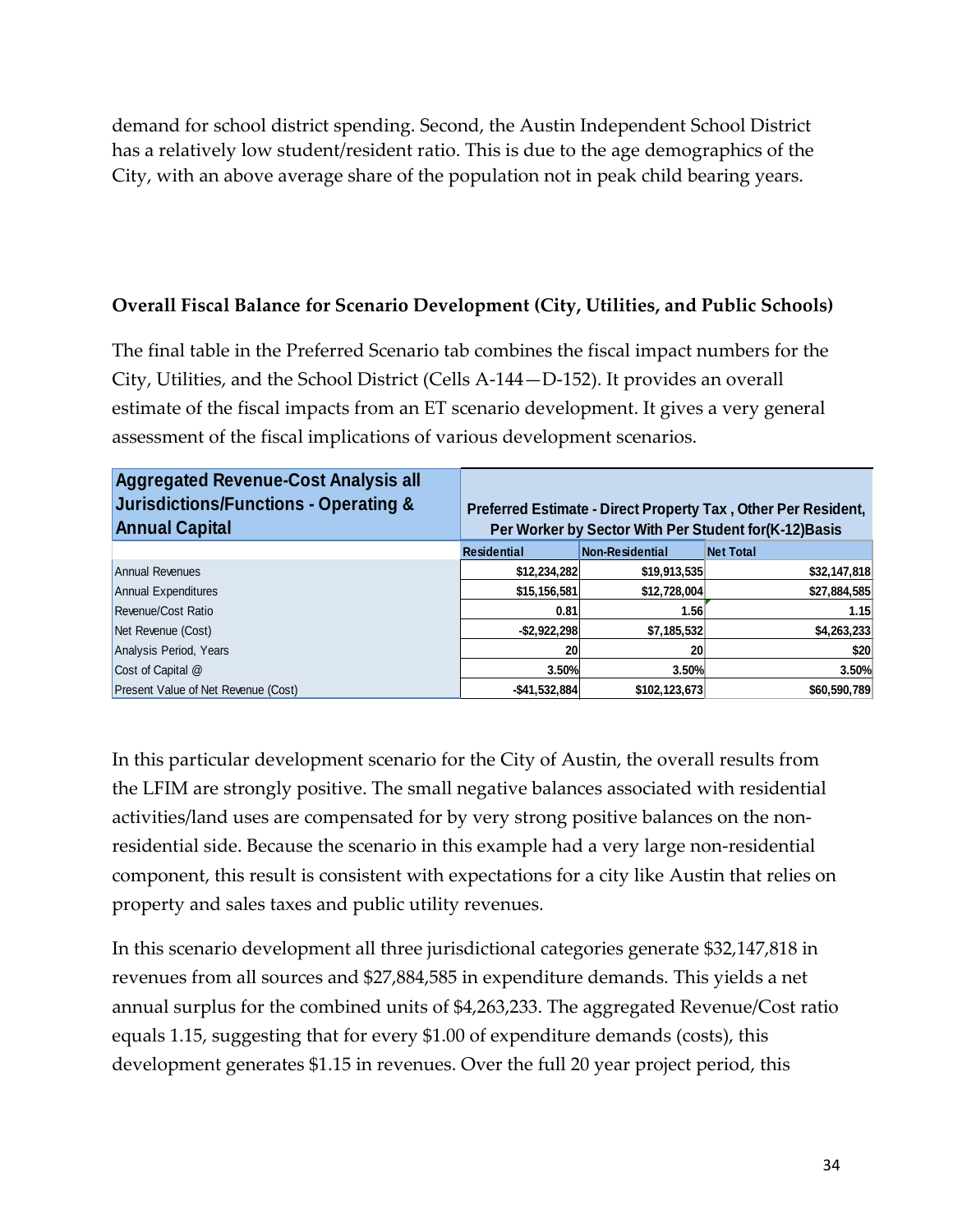development scenario would yield present value (discounted at 3.5%) net revenues for all the local jurisdictions (City, Utilities and Schools) of almost \$60.6 million.

# **Possible User Adjustments**

The LFIM's spreadsheet format allows for a number of adjustments and "customizations" by the user. It is important to recognize that the results are most sensitive to the user inputs and inputs from the ET scenario building or development prototype data. Users should be careful to ensure the development costs (which form the basis for property tax revenue estimates in the LFIM) are appropriate for the specific locale/jurisdiction. If project costs are high on a per sq. foot/acre basis, this will exaggerate the revenues for a new development. Likewise, if they are too low, this will lead to an underestimate.

We noted at the beginning of this guidebook that average cost models of fiscal impacts are very basic assessments of the fiscal effects of specific development scenarios. The results of fiscal impact assessments can usefully inform development decisions, but if more detailed and specific analysis is needed (for example, estimating tax revenue increments for a Tax Increment Financing District), more in depth study of a particular project is warranted.

There are certain changes that can be made by the user that may better link the LFIM estimates to particular characteristics of the project.

## **Modeling Redevelopment Scenarios**

The LFIM framework is most readily applicable for "greenfield" type development or redevelopment projects where all new land and improvement values are closely linked to a particular development scenario. If the project involves redevelopment that eliminates existing residential or commercial properties (that pay current taxes and support existing residents and workers), care must be taken when using the basic LFIM model. A very careful assessment of the particular project area should be conducted with local officials before using the basic LFIM detailed here.

If the goal of the LFIM estimates is to compare the fiscal effects of two development scenarios that will occur in an area that is already fully or partially developed, the basic LFIM might be useful for a base comparison (even though the specific totals or balance may not account for existing properties or services). Because not fully accounting for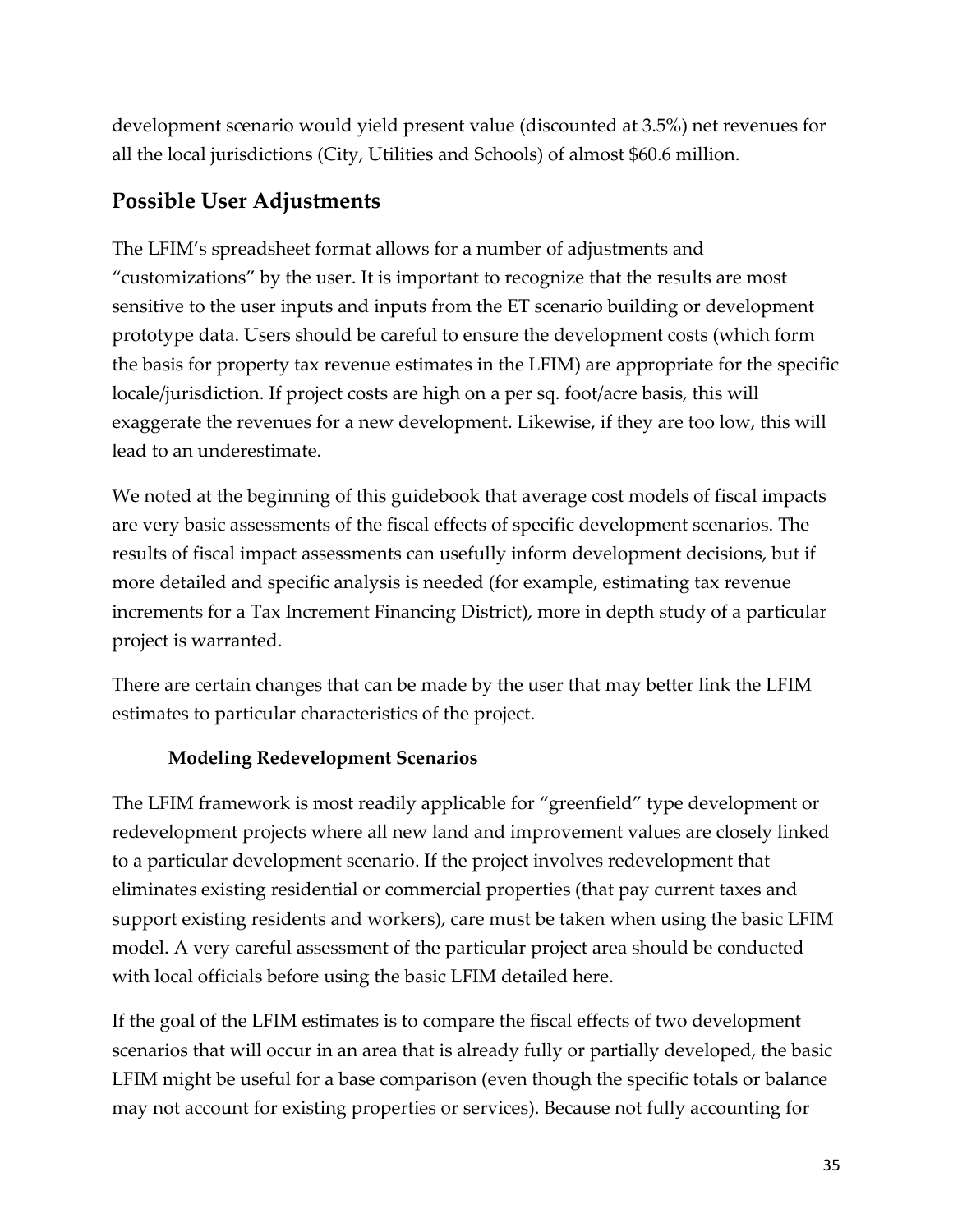existing conditions would be a characteristic in each proposed scenario, a comparison may be useful.

Another approach that might be considered in making make fiscal estimates of redevelopment scenarios is to just consider the improvement, or the project value, of new building construction, not the value of the land in the project area were redevelopment is occurring. In this way existing land values will be removed from each alternative scenario under the assumption that land values are already valued and yielding property tax revenue in the existing (pre-development) condition. The comparison is then based on the project value of the new building that will occur in each scenario, not "new or additional" land value.

An approach that would likely yield a more accurate estimate of a redevelopment case in which there is substantial pre-existing commercial and residential development would be to run the existing conditions as a "scenario" in the Preferred Scenario spreadsheet tab. This approach would involve estimating the current values (preredevelopment project) and entering them into the preferred scenario spreadsheet as per table 3 above. This would provide an estimate of current property values, residents, workers, and revenue and expenditure demands pre-development. Various redevelopment scenarios could then be run and compared to the current levels. This may be a better gauge of the fiscal impacts of new development under various redevelopment scenarios.

#### **Testing with Different Allocation Ratios**

In the basic LFIM we use a particular allocation ratio or allocation rule percentage (ARP) to allocate revenues and expenditures by activity and land use categories**.** In the model we use as much information about land use values and characteristics to derive the general ARP as is commonly available from most local tax appraisal districts. Model users can use a different ARP formula by making simple changes to the baseline spreadsheet.